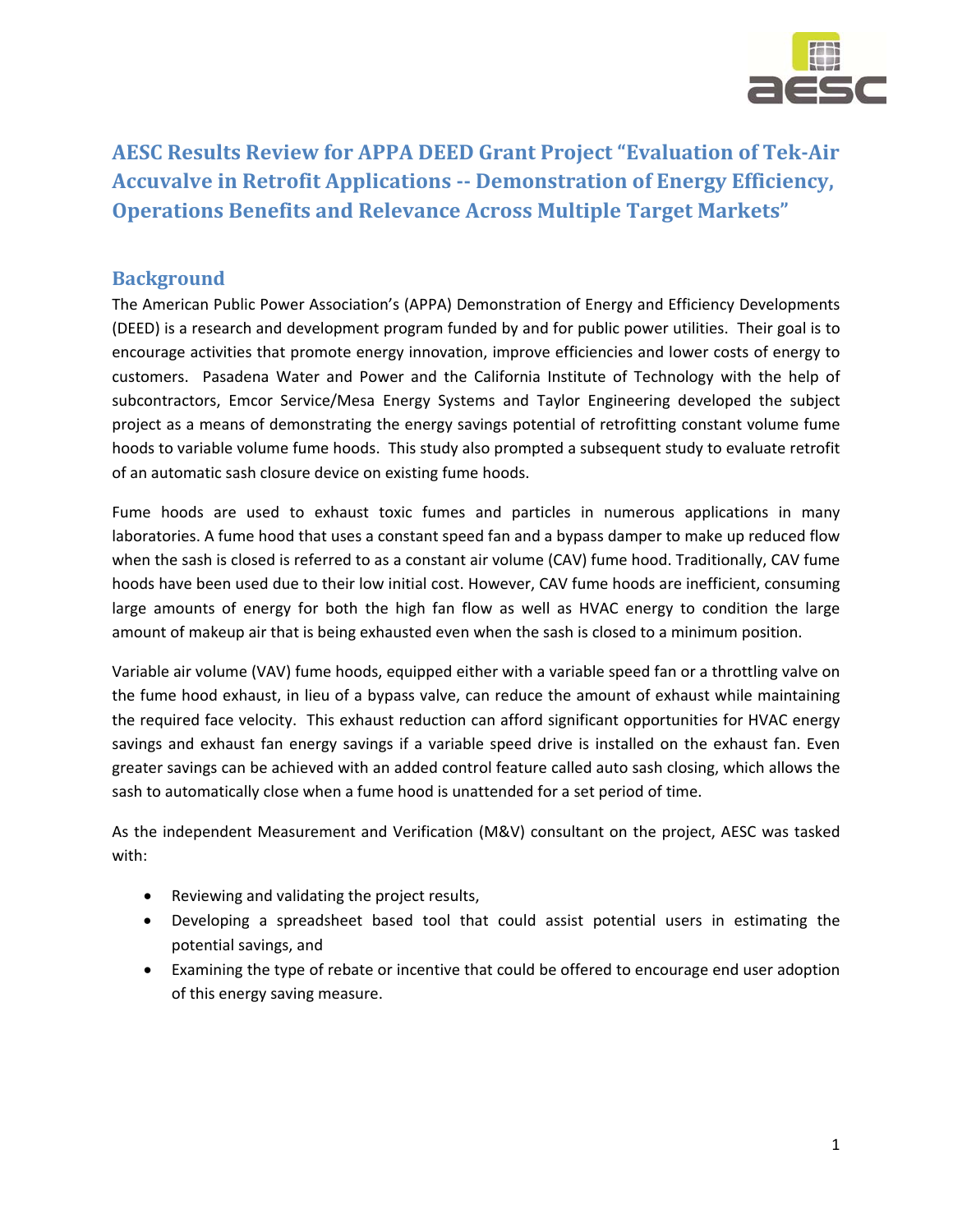

### **Approach**

AESC developed a tool to estimate savings associated with the installation of CAV fume hoods equipped either with a variable speed fan or throttling valve on the fume hood exhaust. The tool was developed based on first order principles. A detailed description of the tool and the principles involved is provided in Appendix A. As a part of tool verification, and as a means of validating the project results against theoretical savings, estimates based on the results calculated by the tool were compared against the measured data. For this analysis, pre‐ and post‐installation measurement data were obtained as part of the APPA DEED project.

Below, tables summarize the calculated savings results obtained from the measured data and from the tool when the fume hood operating schedules were modified to match the post-retrofit supply fan power. Although the tool estimated smaller savings for chilled water and slightly greater savings for hot water usage, the results were deemed reasonable given the uncertainty involved in both the tool inputs and the measured data analysis.

|                         | <b>Measured</b> |                | Tool           |                |
|-------------------------|-----------------|----------------|----------------|----------------|
|                         | <b>Savings</b>  | <b>Savings</b> | <b>Savings</b> | <b>Savings</b> |
| Chilled water (kBtu/yr) | 296,000         | 47%            | 213,000        | 41%            |
| Hot water (kBtu/yr)     | 225,000         | 35%            | 256,000        | 40%            |
| Electricity* (kWh/yr)   | 24,900          | 75%            | 22,900         | 75%            |

#### **Table 1: Savings Results Comparison**

*\* ‐‐ Air‐handler supply fan savings*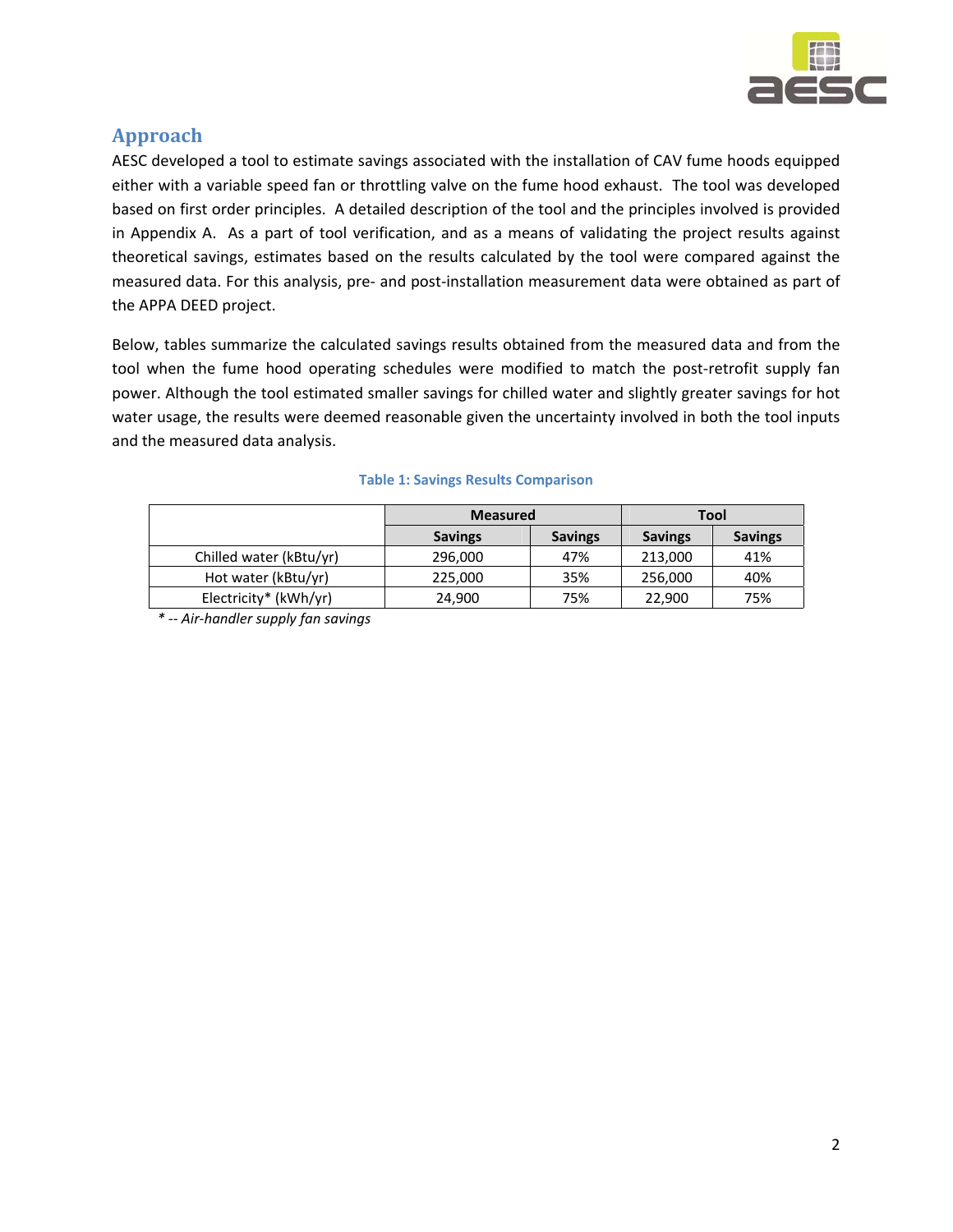

### **Tool inputs**

Existing and proposed/installed fume hood specifications and HVAC system information were either collected from Caltech or from the M&V reports. The following table summarizes the tool input values used to calculate the savings.

| <b>Input Name</b>                                    |                         | <b>Value used</b>          |                |           |           |
|------------------------------------------------------|-------------------------|----------------------------|----------------|-----------|-----------|
| Lab Schedule Information:                            |                         |                            |                |           |           |
| 24/7 Operation?                                      |                         | No                         |                |           |           |
| Operations vary by day?                              |                         | Yes                        |                |           |           |
| <b>Fume Hoods Information:</b>                       |                         |                            |                |           |           |
| <b>Total Number of Fume Hoods</b>                    |                         | 4                          |                |           |           |
| All Same Model?                                      |                         | No                         |                |           |           |
| <b>Proposed Fume Hood Usage Schedule:</b>            |                         |                            |                |           |           |
| Fume Hood #                                          |                         | $\mathbf{1}$               | $\overline{2}$ | 3         | 4         |
| Max Flow, CFM                                        |                         | 1,660                      | 1,180          | 1,180     | 730       |
| Min. Face Velocity, fpm                              |                         | 100                        | 100            | 100       | 100       |
| Hood Width, ft                                       |                         | 86.25                      | 62.25          | 62.25     | 38.25     |
| Min. Sash Opening Height, inch                       |                         | <b>NA</b>                  | <b>NA</b>      | <b>NA</b> | <b>NA</b> |
| Internal Hood Depth, inch                            |                         | 23.5                       | 23.5           | 23.5      | 23.5      |
| Automatic Closing Feature Installed?                 |                         | Yes                        | Yes            | Yes       | Yes       |
| % Time Sash Fully Open during<br>unoccupied hours, % |                         | $\Omega$                   | 0              | 0         | 0         |
| <b>HVAC System:</b>                                  |                         |                            |                |           |           |
| Cooling System                                       | Type                    | <b>Chilled Water Coils</b> |                |           |           |
|                                                      | Efficiency              | 0.75 kW/ton                |                |           |           |
| <b>Heating System</b>                                | Type                    | <b>Hot Water Coils</b>     |                |           |           |
|                                                      | Efficiency              | 80% (default)              |                |           |           |
| <b>Air Distribution System:</b>                      |                         |                            |                |           |           |
| <b>Supply Fans</b>                                   | System Type             | Variable Air Volume (VAV)  |                |           |           |
|                                                      | <b>VAV Reheat</b>       | Yes                        |                |           |           |
|                                                      | <b>Heating Type</b>     | <b>Heating Coil</b>        |                |           |           |
|                                                      | <b>Total System CFM</b> | 9,105                      |                |           |           |
|                                                      | Fan Size                | 3.81 total kW              |                |           |           |
| <b>Exhaust Fans</b>                                  | System Type             | Constant Air Volume (CAV)  |                |           |           |
|                                                      | <b>Total System CFM</b> | 4,750 (calculated)         |                |           |           |
|                                                      | Fan Size                | 2.5 in. WG (default)       |                |           |           |

#### **Table 2 – Tool Input Values**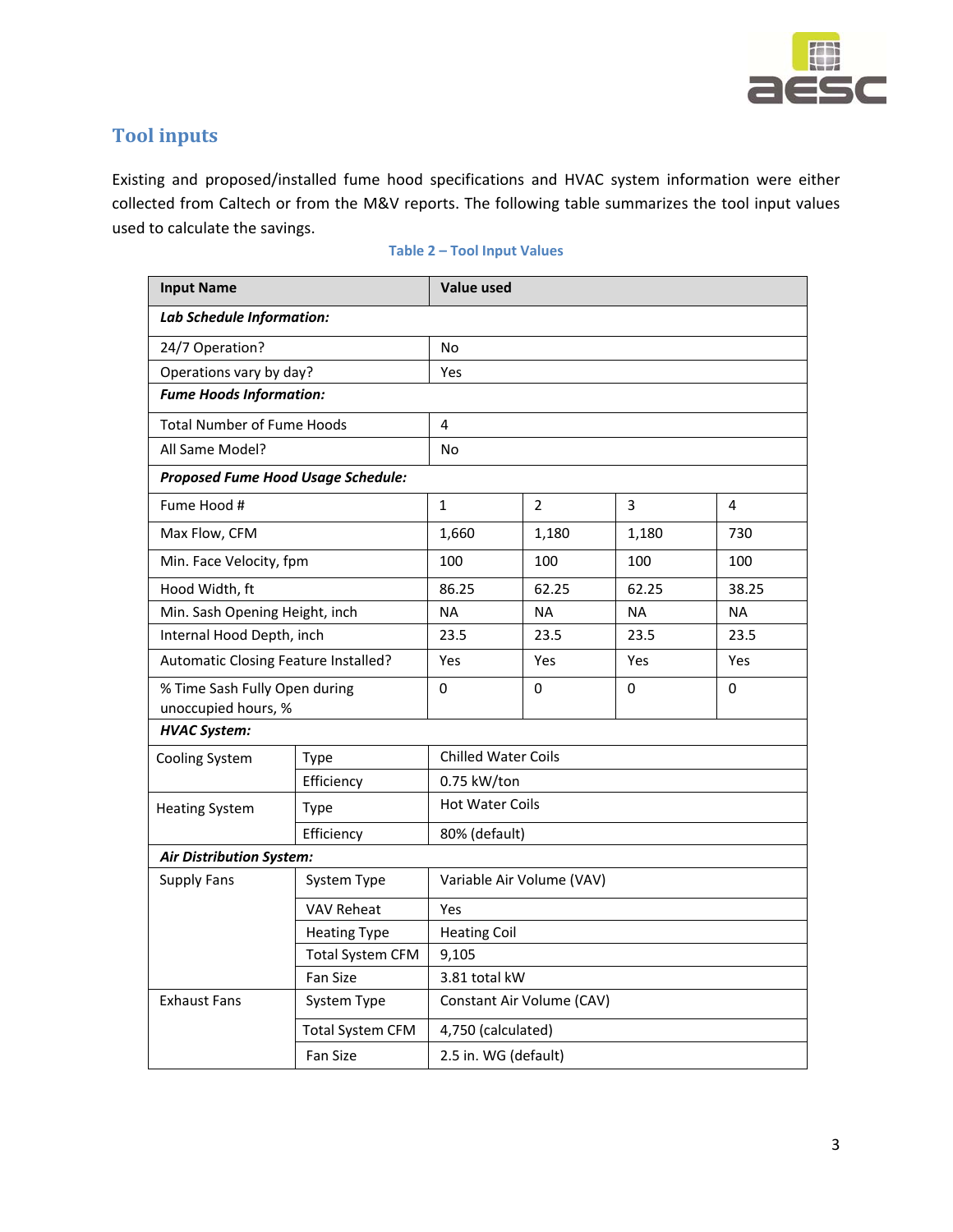

Due to laboratory usage varying day to day, lab occupancy hours as well as fume hood operating schedules were not available, the tool inputs were therefore estimated based on trend data. The trend data used to monitor the sash opening positions of all four fume hoods in the lab was first used to estimate the fume hood operation. Recorded sash position (% open) trend data were collected from October 1st to November 14th at one minute intervals. The trend data was compared and analyzed week by week to estimate the occupancy schedule of the lab. An example of fume hood activity is shown in Figure 1 below.



**Figure 1: Sash Positions for Fume Hood #1 in a Sample Week.**

The lab was assumed to be occupied when the sash position is not at minimum. Using the data for all four fume hoods, the occupancy schedule of the lab was estimated as tabulated below.

| Day | <b>Start</b> | End      |
|-----|--------------|----------|
| Mon | 8:00 AM      | 10:00 PM |
| Tue | 8:00 AM      | 10:00 PM |
| Wed | 6:00 AM      | 11:00 PM |
| Thu | 6:00 AM      | 11:00 PM |
| Fri | 8:00 AM      | 10:00 PM |
| Sat | 12:00 PM     | 8:00 PM  |
| Sun | Closed       | Closed   |

#### **Table 3: Estimated Lab Daily Operating Schedule**

The sash position data for each hood was then averaged to estimate the percentage of time when the sash was open or closed and tabulated below. Note that fume hood #1 and #4 never operated at a fully open position over the three month monitoring period and #2 and #3 only operated for a total duration of less than half an hour each (less than 0.01% of total operating hours).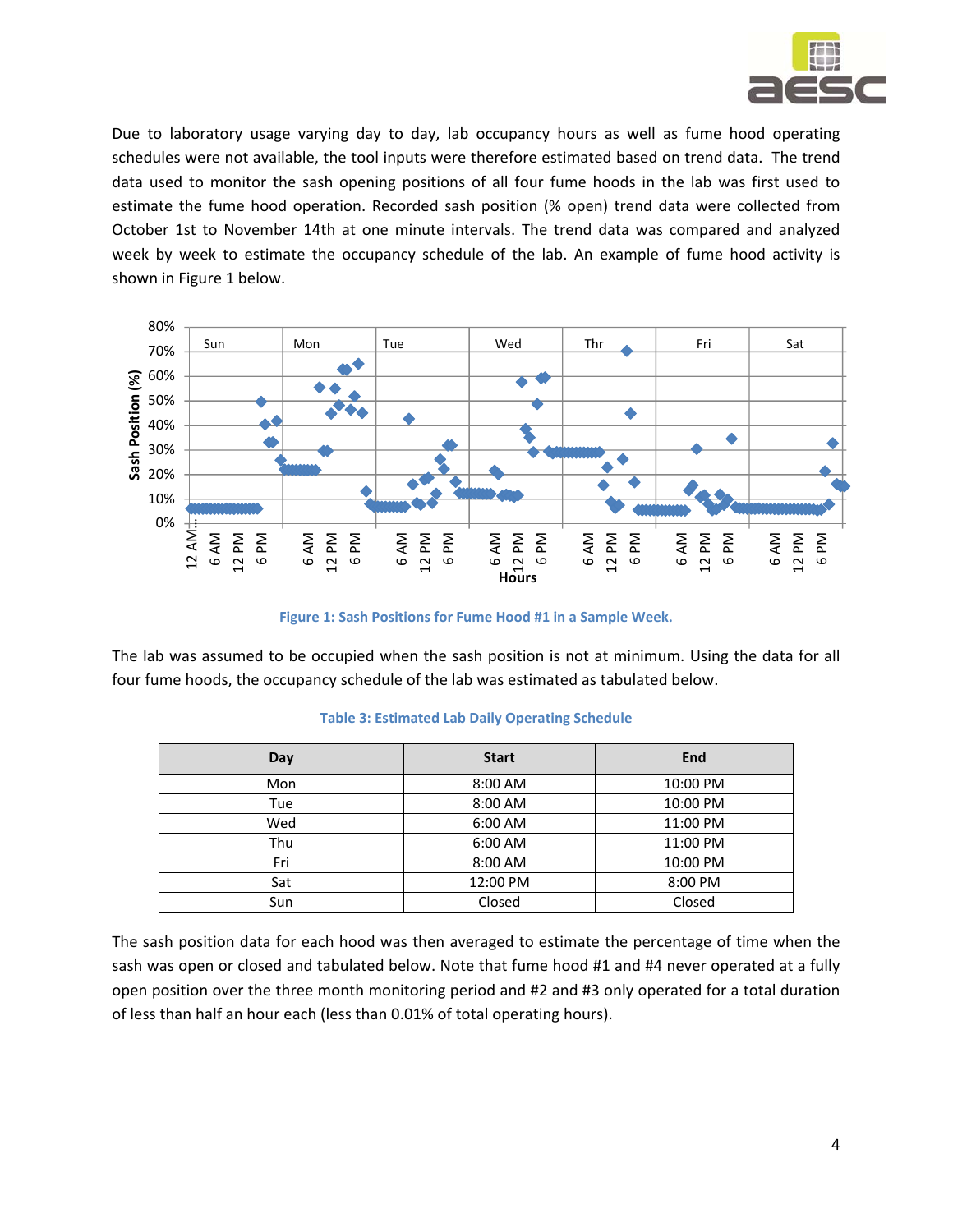

| Sash# | % Time<br><b>Sash Fully Open</b> | % Time<br>Sash Closed to Min. |
|-------|----------------------------------|-------------------------------|
|       | 0%                               | 17%                           |
|       | 0%                               | 91%                           |
| 3     | 0%                               | 44%                           |
|       | 0%                               | 39%                           |

#### **Table 4: Estimated Fume Hood Operation When Lab was Occupied**

The tool was initially run using the estimated lab occupancy schedule and fume hood opening schedule, which resulted in reduced savings compared with the measured savings. The tool estimated higher post-retrofit electricity usage (supply fan) than the measured data. Fan electricity savings are the most straightforward to estimate and any difference is the likely result of inaccurate operating schedules. Additionally, it was discovered that the usage measurements and fume hood sash position trend data were collected over two different time frames. The observed difference in fan power usage may be due to this fact. It was determined that the fume hood operating schedule should be modified before reviewing cooling and heating savings further. The current tool does not account for seasonal changes in operating schedule and this modification may need to be considered for future upgrade.

**Table 5: Savings Results Calculated by the Tool Using Sash Position Trend Data**

|                         | <b>Baseline</b> | <b>Post-retrofit</b> | <b>Savings</b> | Savings (%) |
|-------------------------|-----------------|----------------------|----------------|-------------|
| Chilled water (kBtu/yr) | 514.000         | 348,000              | 166,000        | 32%         |
| Hot water (kBtu/yr)     | 636,000         | 406,000              | 229,000        | 36%         |
| Electricity* (kWh/yr)   | 33,400          | 11,000               | 22,400         | 67%         |

*\* ‐‐ Supply air‐handler fan savings.*

The quarterly report indicated that the baseline fan power was constant at 3.81kW, which was used as a tool input, and the fan power demand after the retrofit was approximately 0.97 kW on average. To obtain the similar post‐retrofit fan power demand, percentage of time when the sash is closed to minimum was increased as following.

**Table 6: Modified Operating Conditions of the Fume Hoods During Lab Occupied Period.**

| Sash# | % Time<br><b>Sash Fully Open</b> | % Time<br>Sash Closed to Min. |
|-------|----------------------------------|-------------------------------|
|       | 0%                               | 90%                           |
|       | 0%                               | 91%                           |
| ς     | 0%                               | 91%                           |
|       | 0%                               | 90%                           |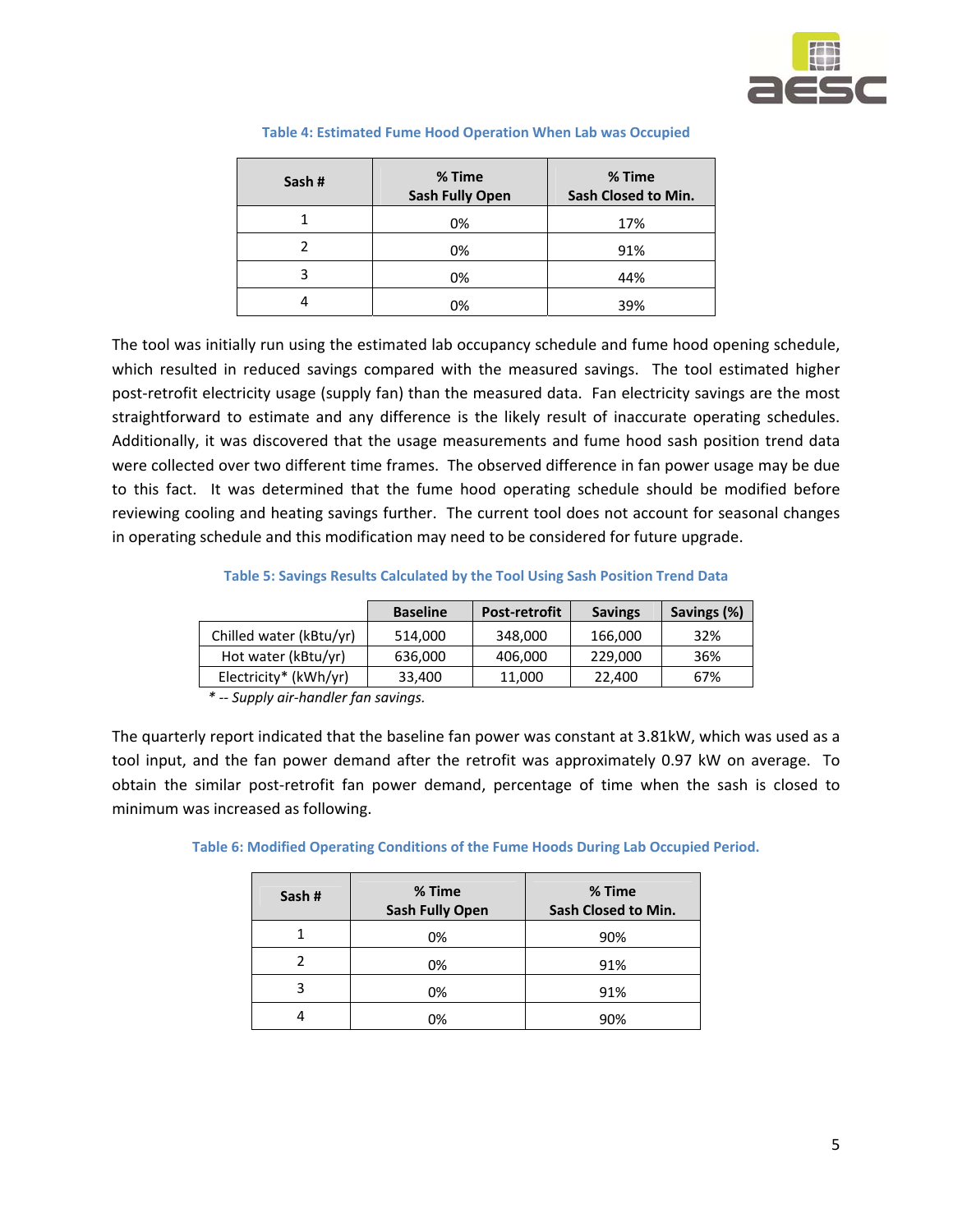

The following figures and tables compare the results calculated by the tool with the adjusted fume hood schedule and the estimate from the measured data.

| <b>Measured</b>         | <b>Baseline</b> | <b>Post-retrofit</b> | <b>Savings</b> | <b>Savings</b> |
|-------------------------|-----------------|----------------------|----------------|----------------|
| Chilled water (kBtu/yr) | 624,000         | 328,000              | 296,000        | 47%            |
| Hot water (kBtu/yr)     | 635,000         | 410,000              | 225,000        | 35%            |
| Electricity (kWh/yr)    | 33,400          | 8,500                | 24,900         | 75%            |
|                         |                 |                      |                |                |
| <b>Calculated</b>       | <b>Baseline</b> | <b>Post-retrofit</b> | <b>Savings</b> | <b>Savings</b> |
|                         |                 |                      |                |                |
| Chilled water (kBtu/yr) | 514,000         | 301,000              | 213,000        | 41%            |
| Hot water (kBtu/yr)     | 636,000         | 380,000              | 256,000        | 40%            |

**Table 7: Measured and Calculated Savings Summary**





**Figure 2: Cooling (above) and Heating (below) Load Comparison**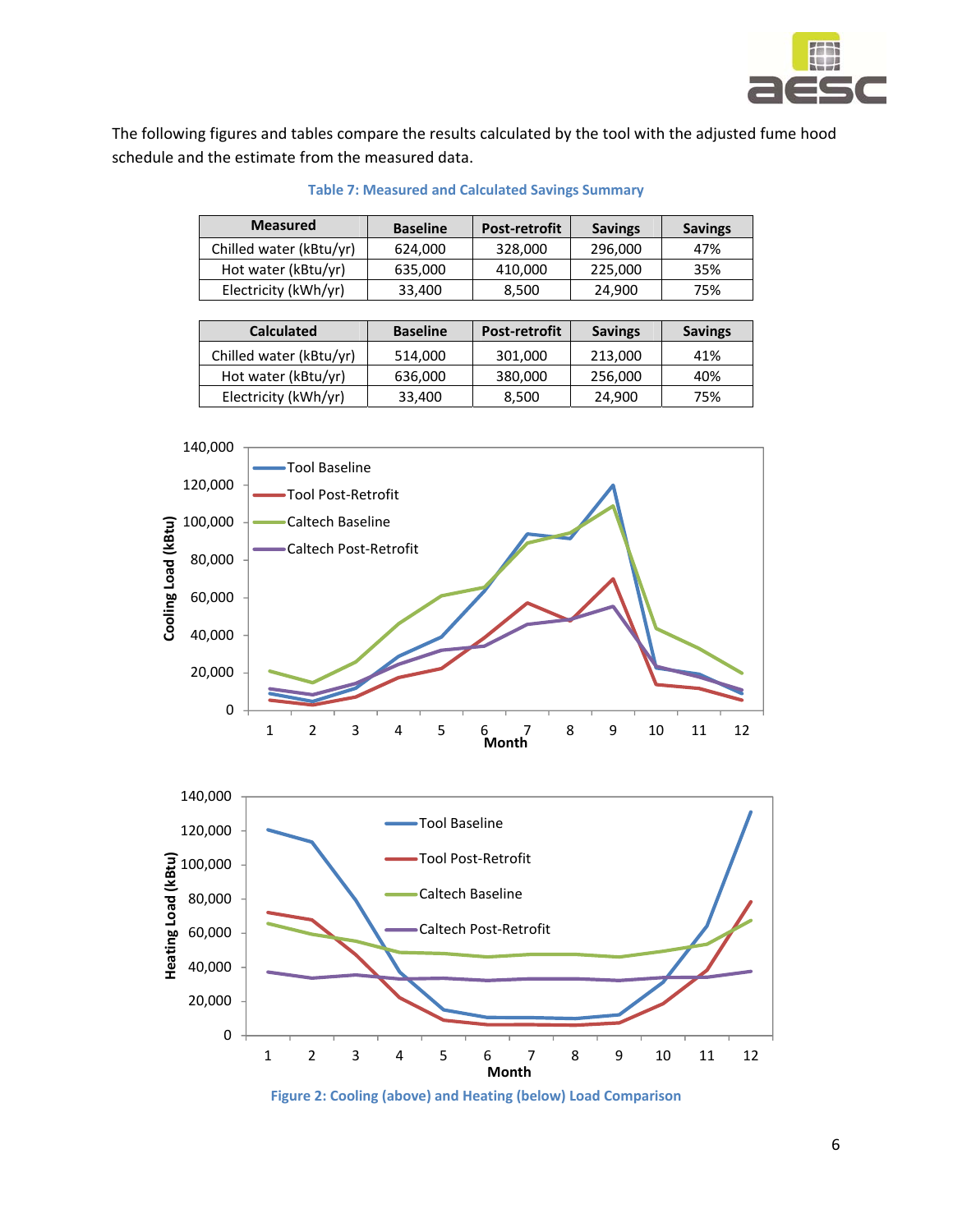

The cooling load calculated by the tool is in good agreement with the measured data especially during the summer months. According to the measurement and verification report, supply fan electrical usage, chilled water usage, and hot water usage were measured and then extrapolated to estimate annual usage using the regression analysis. Since the pre-retrofit data is limited to only two months in the winter prior to the installation and three months in the summer after the installation, the disagreement may be due to the difference in fume hood usages: The fume hoods may have been more frequently used during pre‐retrofit measurement than in the summer.

The calculated heating load shape was quite different from the one estimated by the tool. The main difference is likely due to a low level of reheat assumed in the tool, but this assumption is consistent with most HVAC systems in California climate zones. We believe that the calculated load shape is reasonable; however, the flat load shape of the measured data is unusual. We were unable to determine the cause for the measured heating load being relatively constant throughout the year, but further investigation may determine the cause.

Next, a correlation matrix was created to analyze the cooling and heating trends. The analysis showed strong positive correlations, validating the tool's capability to follow the trends of the measured cooling and heating load. The calculated correlation values are shown in Table 8.

| Correlation |                       | <b>Tool</b>     | <b>Tool</b>          |  |
|-------------|-----------------------|-----------------|----------------------|--|
|             |                       | <b>Baseline</b> | <b>Post-Retrofit</b> |  |
|             | Measured              | 0.98            |                      |  |
| Cooling     | Baseline              |                 |                      |  |
|             | <b>Measured Post-</b> |                 | 0.97                 |  |
|             | Retrofit              |                 |                      |  |
|             | Measured              | 0.97            |                      |  |
| Heating     | <b>Baseline</b>       |                 |                      |  |
|             | <b>Measured Post-</b> |                 | 0.98                 |  |
| Retrofit    |                       |                 |                      |  |

**Table 8: Correlation Matrix of the Monthly Savings Estimated by the Tool and the Measured Data**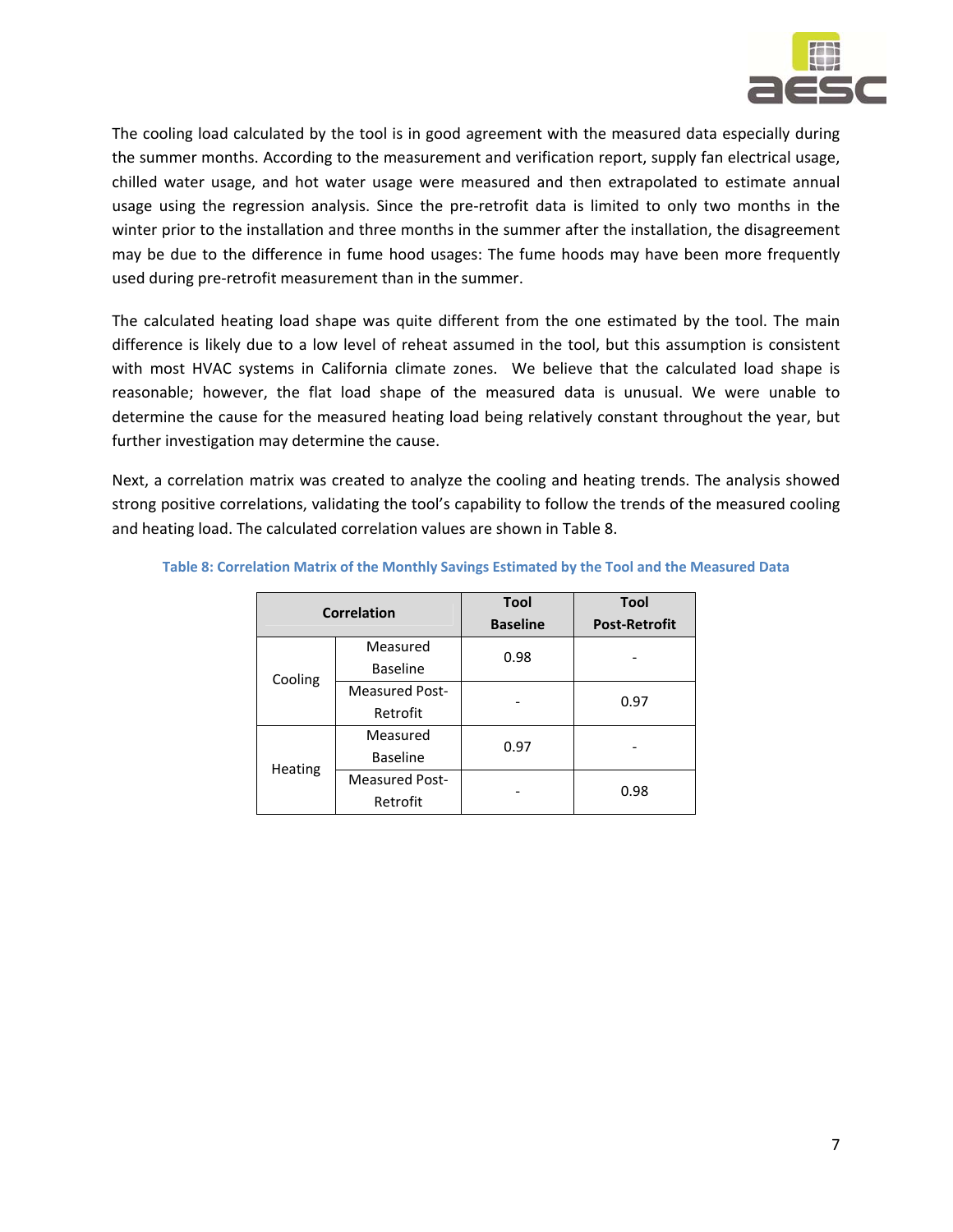

### **Latent Cooling Load Consideration**

As this tool was developed with potential nationwide use in mind, the latent cooling load was incorporated into the calculations. When latent load becomes significant during cooling seasons (i.e. programmed supply air temperature falls below ambient dew point temperature), the tool estimates the latent load associated with dehumidification up to desired supply air temperature. The following table and figures summarize the impact of latent load for different parts of the United States. Table 9 shows latent load is significant in south eastern regions, whereas it is negligible in most California climate zones.

| Location        | % Latent Load | % Load Increase |
|-----------------|---------------|-----------------|
| Pasadena, CA    | 15            |                 |
| Sacramento, CA  |               |                 |
| Santa Maria, CA |               |                 |
| Miami, FL       | 50            | 100             |
| Atlanta, GA     | 39            | 63              |

#### **Table 9: The Impact of Latent Load at Various Locations**

*\* ‐‐ Compared to all sensible cooling load*

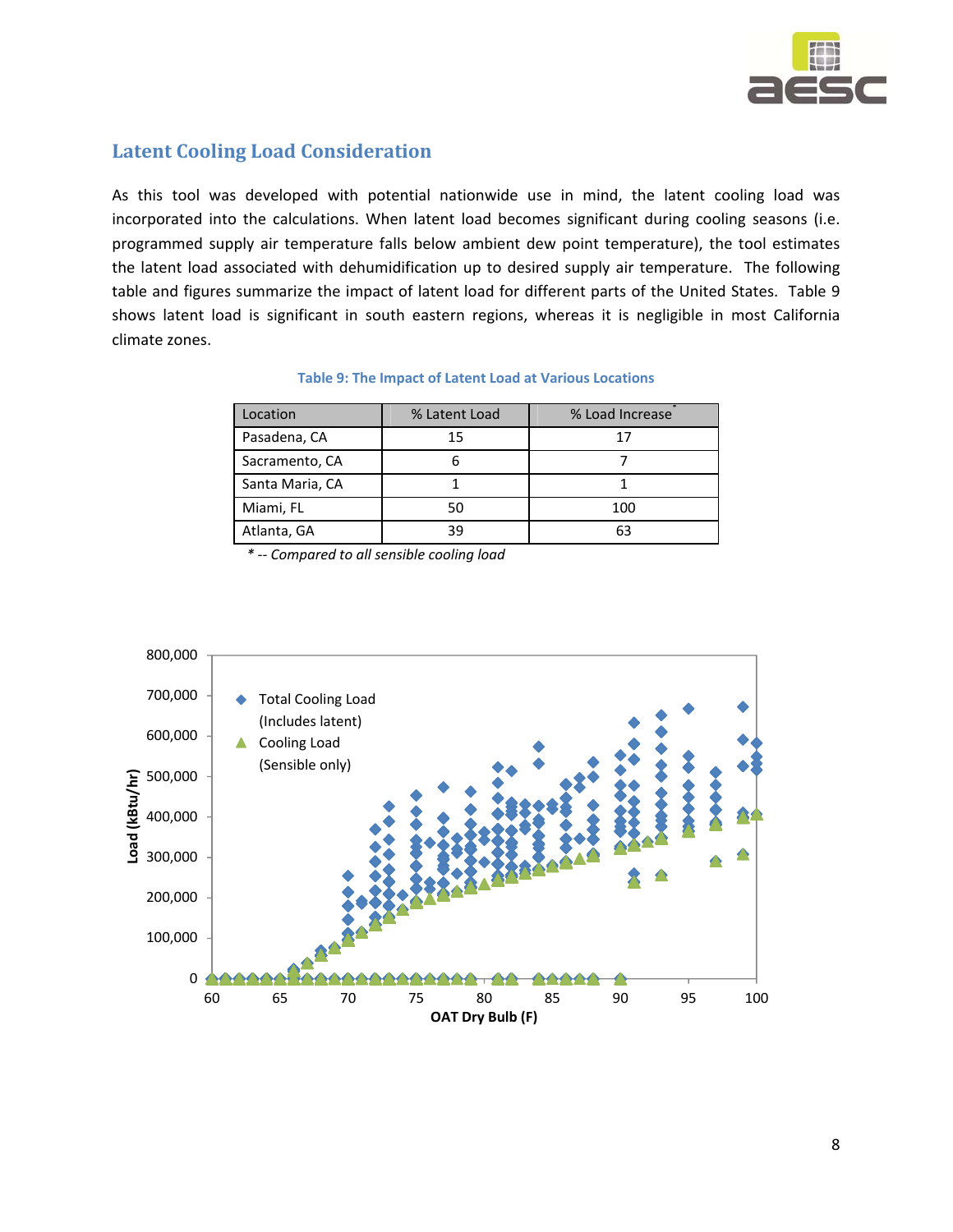



**Figure 3: Calculated Total and Sensible Cooling Load for Pasadena, CA (above) and Miami, FL (below).** (The deviation from the sensible cooling load line in green signifies the magnitude of added latent cooling load *and the number of data points indicates the frequency of which dehumidification occurred)*

The tool allows the user to select VAV with reheat as an option. If this feature is selected, the tool calculates the added sensible heat assuming five degrees increase for reheat including the heat gain across the supply fans as well as added heat from the heat coil or electric heating element. It should be noted that since the tool assumes dehumidification up to supply air temperature, the supply air temperature reset schedule (listed in Appendix A1) may need to be modified in regions where severe dehumidification and reheat are required (so that the desired supply air temperature and humidity is achieved).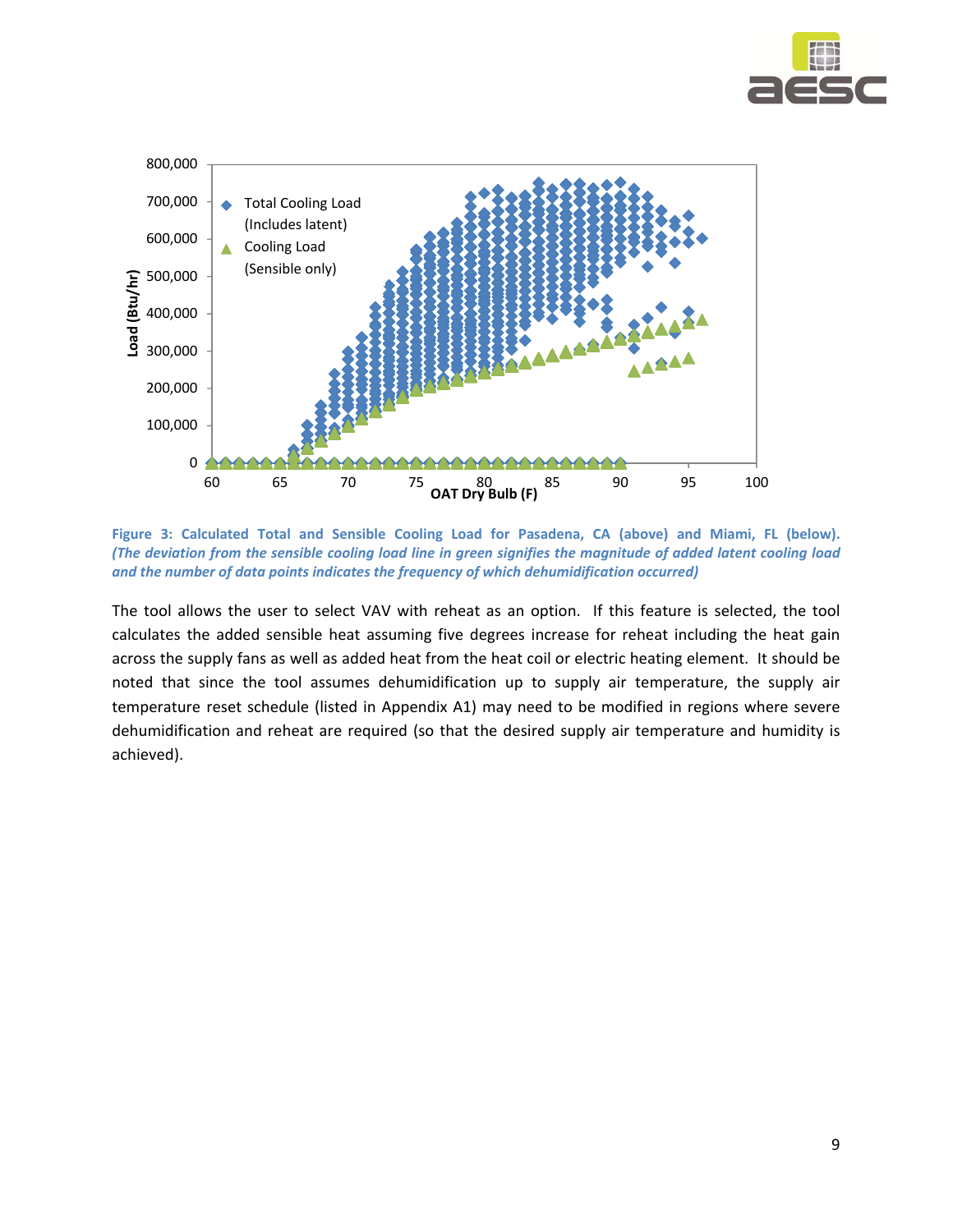



Figure 4: The dehumidification and reheat process calculated by the tool. Outside air (1) is first cooled sensibly up to dew point (2) then dehumidified up to the supply air temperature (3) that corresponds to the outside air temperature (see Appendix A1: Supply air reset schedule). If the reheat option is selected, the air is sensibly **heated to the final state (4).** 

### **Automatic Sash Positioning System Discussion**

An automatic sash positioning system (or auto‐closer) achieves savings by maximizing the time that the sash is in the minimum position. The auto-closer reduces the sash to the minimum position whenever it senses that the hood is unattended. Savings can therefore be achieved during the normally occupied time as well as during afterhours, or the normally unoccupied time. Estimating the amount of "typical" savings associated with an auto-closer is impractical since it is dependent on the personnel associated with an individual site. Conscientious personnel that consistently set the sash to the minimum position when they leave the lab either during the day or prior to leaving at the end of the day will achieve comparable results. Unfortunately, not all personnel are that conscientious and even conscientious personnel can slipup in a busy lab environment.

The fume hood tool incorporates an auto-closer feature that allows the end user to estimate the potential savings during unoccupied hours. The fume hood tool does not attempt to account for potential savings associated with auto‐closer operation during occupied hours as it would be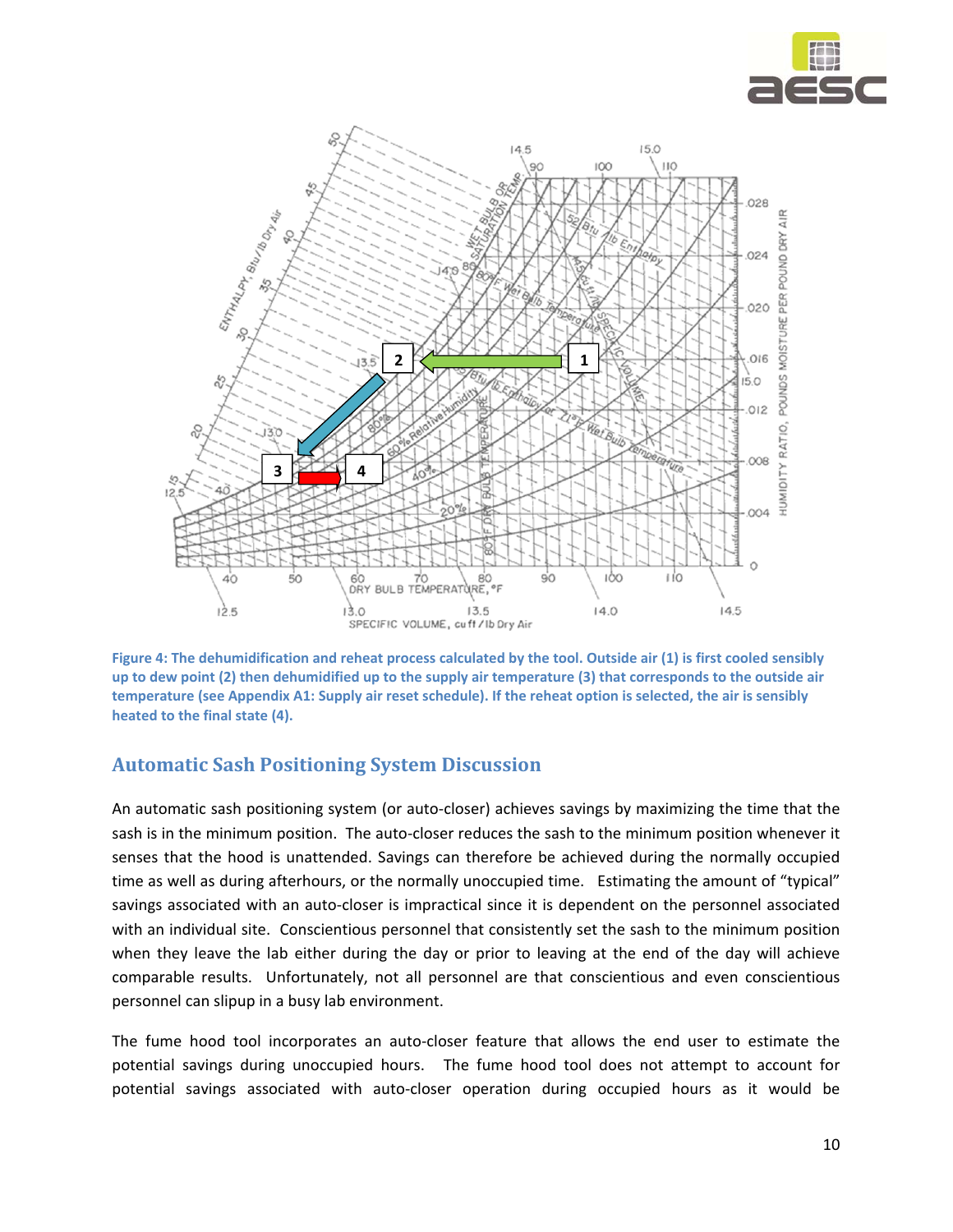

impractical, without extensive monitoring across many sites/institutions, to draw any statistically significant conclusions about operation during occupied hours. Sash auto closer related savings are based solely on operation during unoccupied hours with the idea being that savings occur when the auto closer closes a sash that someone inadvertently left open when they departed at the end of the day. An input is provided that allows the user to set this default value (% of time that the fume hoods are left in full open position during unoccupied hours).

The user has the option of indicating that an auto closer is installed (yes/no), on each of the fume hoods. When "no" is selected the percentage of time that the fume hood operates with the sash fully open is set to the default value that the user has previously specified. The remainder of unoccupied operation is set to operation at the minimum position. When "Yes" is selected the percentage of time that the fume hood operates with the sash set to the minimum position is set to 100% (0% in fully open position).

### **Incentive Type Discussion**

Utilities use a variety of methods to encourage their customers to implement energy saving measures. Monetary incentives in the form of rebates are commonly used. These rebates or incentives are classified into two basic types. A "deemed" savings rebate has a proscribed or fixed value that is awarded to the customer upon completion of the project. The amount of the rebate and the energy and demand savings associated with the energy saving measure is estimated, in advance, based on assumed operating conditions and system performance parameters. Historical information and demonstration/pilot projects, etc. are used to support the savings estimates and associated incentives. This type of rebate is the simplest to apply and requires the least amount of effort for both the utility to administer and for the customer to obtain. This type of rebate is most often applied to energy saving measures that have relatively few variables impacting performance or when these variables can be readily classified and accommodated via tables etc. For this reason, this type of rebate is typically applied to appliances and lighting etc. where size and operating hours are the primary factors affecting overall savings.

The second type of incentive or rebate is called a "calculated" incentive. As the name implies, this type of incentive is calculated based on the estimated savings for the specific energy saving measure project. To obtain this type of incentive the utility customer would typically provide the utility with an estimate of both the baseline and proposed equipment performance and the associated savings. Depending on the technology involved and the application this approach may require building/equipment modeling and/or monitoring of energy use both before and after installation of the energy saving measure. In some cases, the performance of the energy saving measure can be modeled and a dedicated "tool" developed that allows both the customer and utility to estimate the savings in a consistent fashion using inputs that are relatively easy to obtain.

Based on review of the technology and the principles involved, AESC recommends that fume hood saving measures be incented using a calculated incentive approach. The number of variables impacting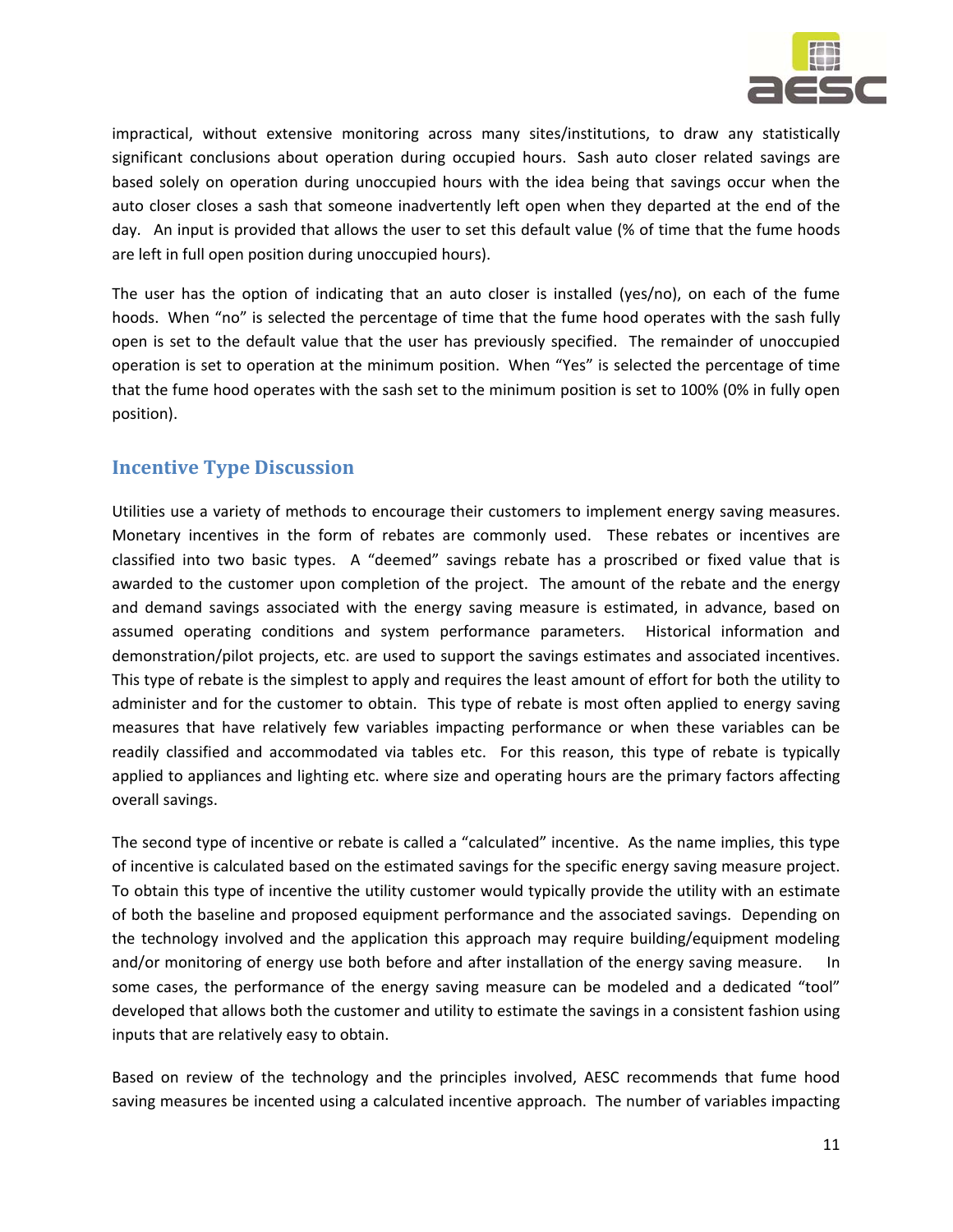

the savings achieved (e.g., weather, chiller performance, boiler performance, fan/motor performance, HVAC system configuration, lab and fume hood sash operating hours, etc.) are too numerous and varied and do not lend themselves to a deemed approach. However, in order to facilitate estimation of measure savings and the associated incentives, AESC has developed the spreadsheet based tool described in Appendix A.

### **Conclusion**

Given the general agreement in load shape, savings percentage, and positive correlations between the savings calculated by the tool and the savings estimated from the measured data, we believe the tool is able to calculate savings with a reasonable confidence level. Furthermore, since the tool is capable of calculating the latent load during cooling seasons, it can be used in regions outside of California, where latent load may be significant. Although the initial results seem reasonable, the fine-tuning of this feature and further validations may be needed.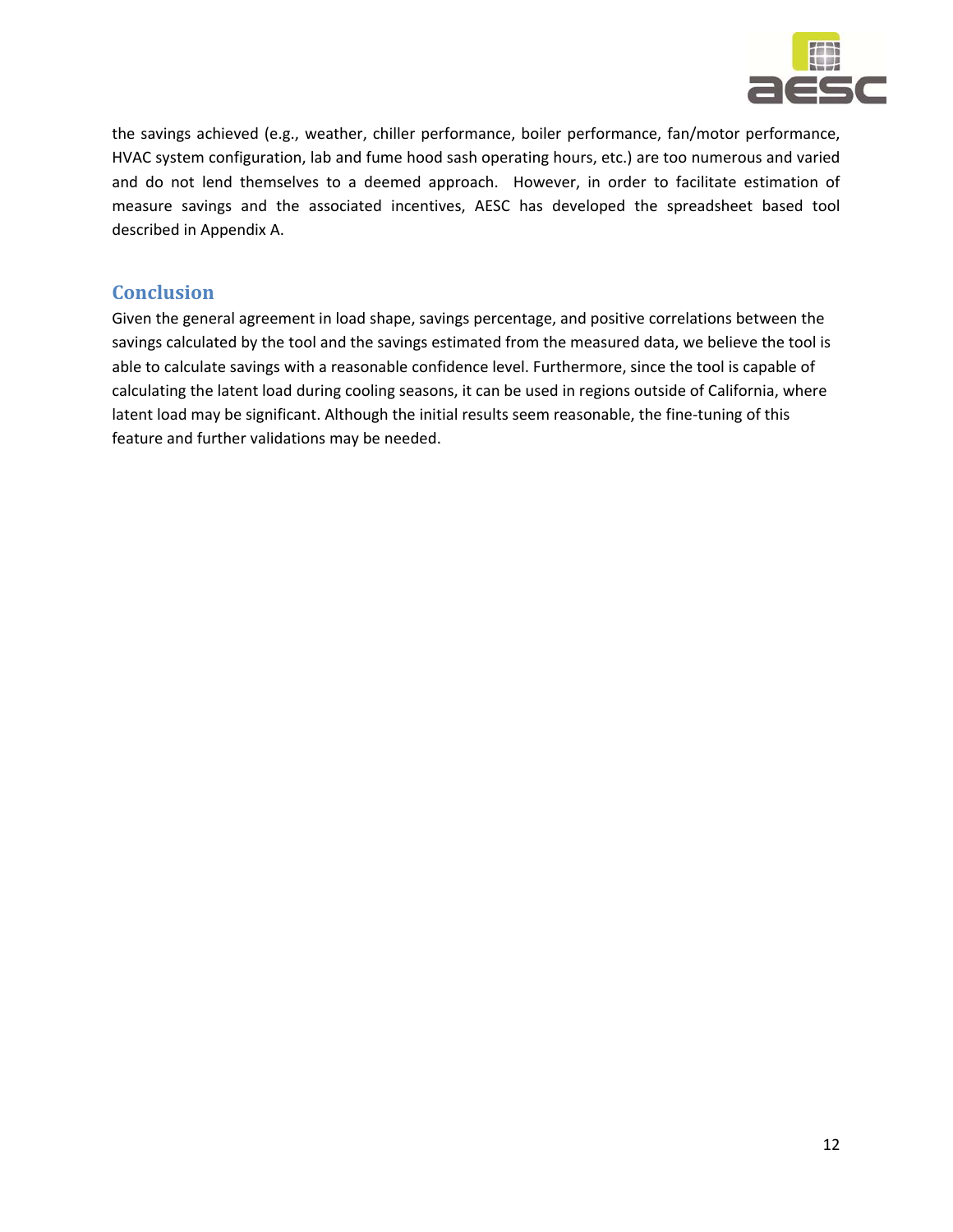

#### **APPENDIX A: VAV FUME HOOD ENERGY SAVINGS CALCULATION TOOL VERIFICATION**

#### **1. MEASURE TOOL DESCRIPTION**

Fume hoods are used to exhaust toxic fumes and particles in numerous applications in many laboratories. A fume hood that uses a constant speed fan and a bypass damper to make up reduced flow when the sash is closed is referred to as a constant air volume (CAV) fume hood. Traditionally, CAV fume hoods have been used to ventilate hazardous gas due to their low initial cost. However, CAV fume hoods are inefficient, consuming large amounts of energy for both the high fan flow as well as HVAC energy to condition the large amount of makeup air that is being exhausted (even when its sash is closed to a minimum position).

Variable air volume (VAV) fume hoods, equipped either with a variable speed fan or a throttling valve on the fume hood exhaust (in lieu of a bypass valve) can reduce the amount of exhaust while maintaining the required face velocity. This exhaust reduction can afford significant opportunities for HVAC energy savings and exhaust fan energy savings if a variable speed drive is installed on the exhaust fan. Even greater savings can be achieved with an added control feature called auto sash closing, which allows the sash to automatically close when a fume hood is unattended for a set period of time.

Under the sponsorship of Pasadena Water and Power (PWP), a tool was developed to assist end users in identifying and estimating VAV fume hood energy saving opportunities. This tool allows the user to:

- Calculate HVAC energy savings along with the energy savings associated with the installation of exhaust throttling valves and variable speed drives (VSD) in exhaust and/or supply fans, and
- Calculate additional savings related to installation of the auto sash closing feature.

This tool currently estimates savings for the following measures:

 Installation of a variable speed drive on the supply in conjunction with installation of an exhaust throttling valve, without auto sash closing feature,

 Installation of a variable speed drive on the supply fan in conjunction with installation of a variable speed drive on the exhaust fans without auto sash closing feature, and

Installation of an auto sash closing feature with either of the preceding two measures.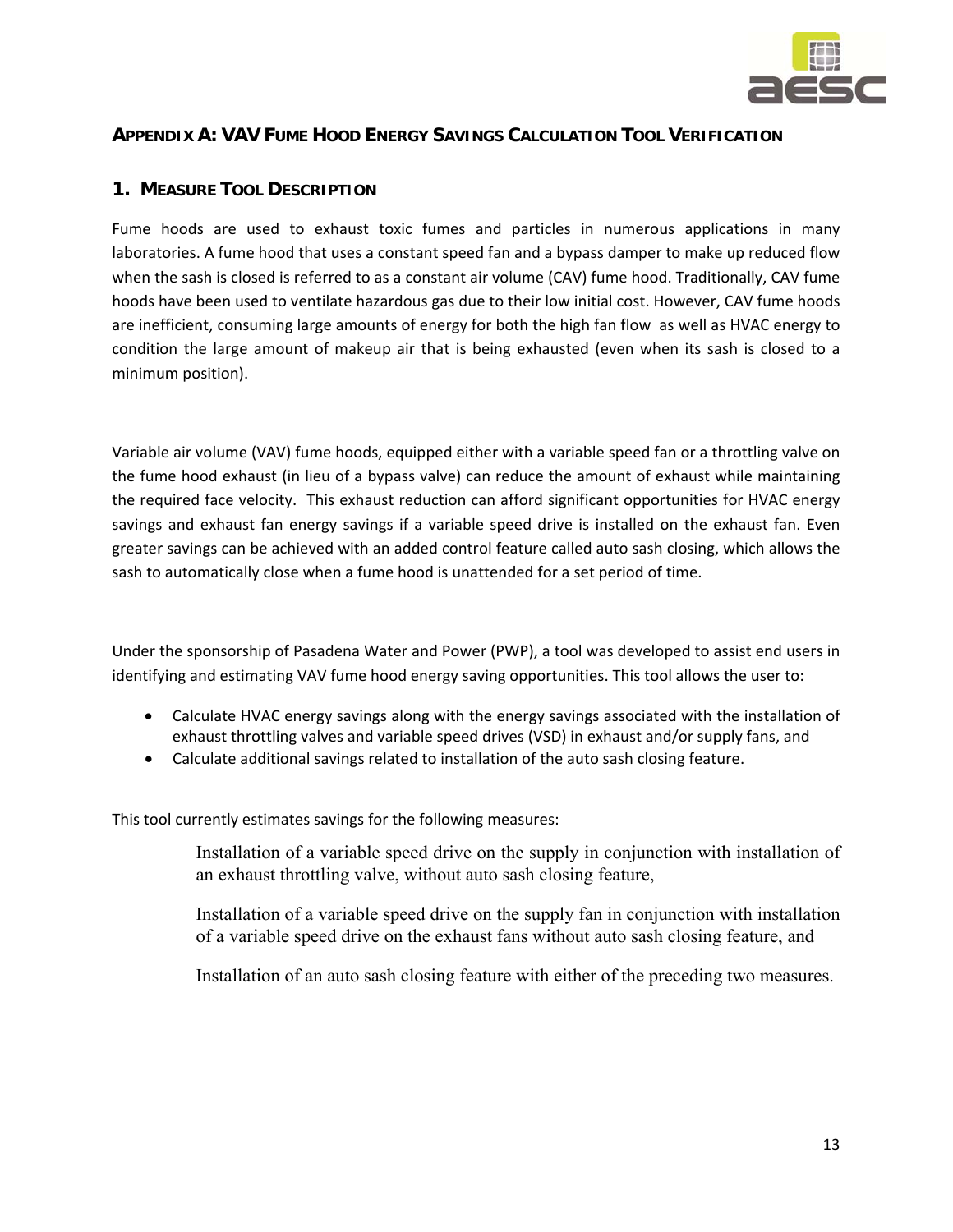

### *1.1. Appropriate Use of the Tool*

The VAV Fume Hood Upgrade tool can be used for fume hoods and measures having the characteristics shown in Table A1.

| <b>Description</b>                  | <b>Measure Feature</b>                                                                                               |
|-------------------------------------|----------------------------------------------------------------------------------------------------------------------|
| # of Fume Hoods                     | $1 - 20$                                                                                                             |
| Fume Hood Types and<br><b>Sizes</b> | <b>Constant Volume and Constant Face Velocity</b>                                                                    |
| Supply Fan Drive                    | Conventional and Variable Speed Drive (VSD)                                                                          |
| <b>Exhaust Fan Drive</b>            | Conventional and Variable Speed Drive (VSD)                                                                          |
| Auto Sash Closing                   | When fume hood is not attended, the Auto Sash Closing feature will lower the sash<br>to the minimum opening position |

#### **Table A1: VAV Fume Hood Common Measure Features**

### *1.2. Applicable Types of Equipment and size Covered by the Tool*

The VAV fume hood tool covers the size and capacities of HVAC systems described in Table A2.

| <b>Description</b>               | <b>Type</b>                | <b>Default Unit</b> |
|----------------------------------|----------------------------|---------------------|
| <b>HVAC Cooling System Types</b> | DX Coils                   | EER                 |
|                                  | <b>Chilled Water Coils</b> | kW/ton              |
|                                  | Absorption Chiller         | <b>COP</b>          |
| <b>HVAC Heating System Types</b> | <b>Hot Water Coils</b>     | %                   |
|                                  | <b>Electric Resistance</b> | kW                  |
|                                  | Heat Pump                  | <b>COP</b>          |
|                                  | Furnace                    | %                   |
| Supply and Exhaust Fans          | CV or VAV                  | in WG               |
|                                  |                            | <b>BHP</b>          |
|                                  |                            | kW                  |

#### **Table A2: VAV Fume Hood Upgrade Measure Equipment Coverage Matrix**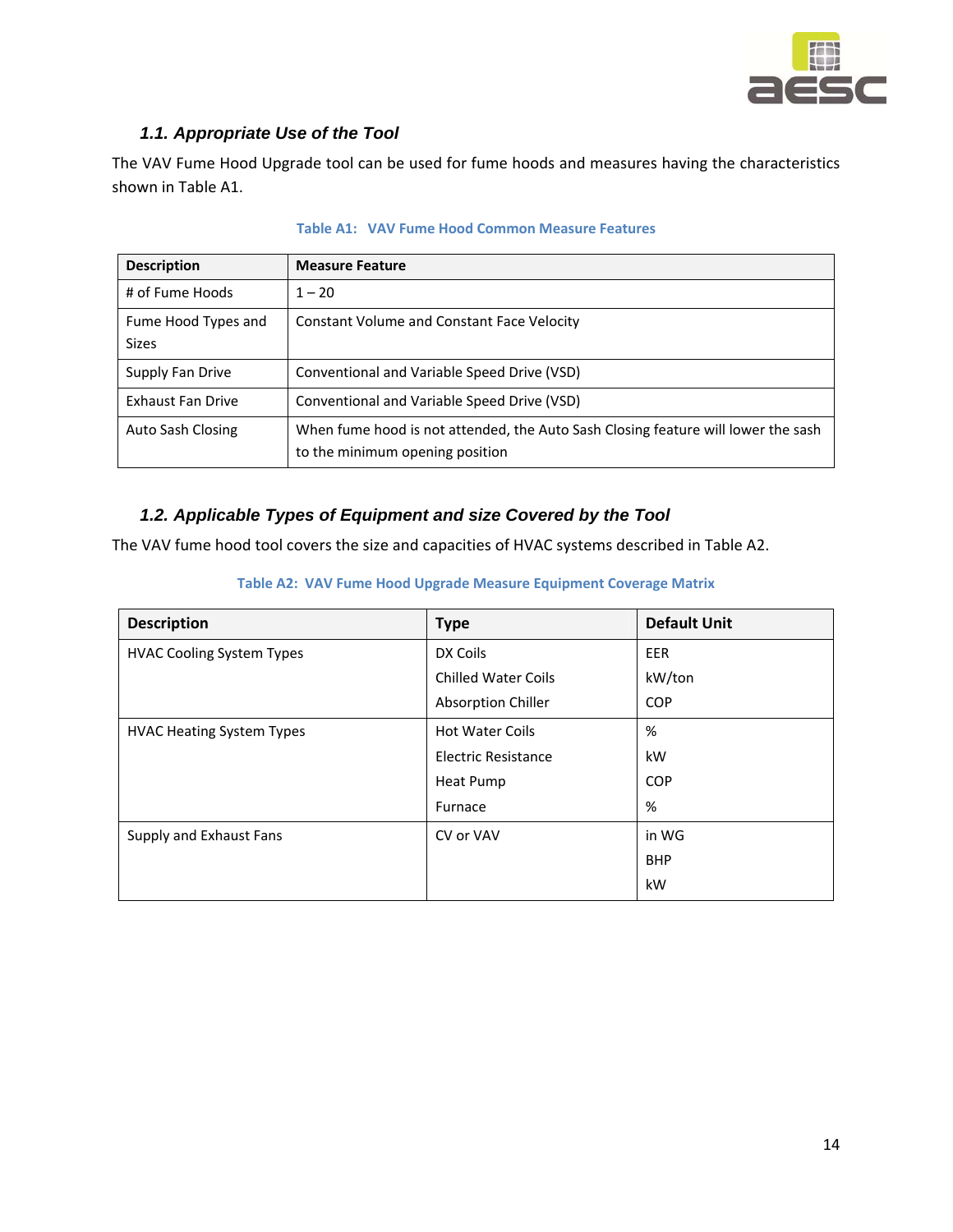

### **2. MEASURE TOOL USE**

#### *2.1. Tool Inputs*

The Fume Food System Upgrades measure is only available for use with retrofit (same load applications). Fields with colored backgrounds require user inputs; ones with yellow backgrounds require user entries while green backgrounds require user selections.

| <b>Input Name</b>   | <b>Description / Purpose</b>                                                                                                  |
|---------------------|-------------------------------------------------------------------------------------------------------------------------------|
| Site Name           | Site identifier/inspection purposes                                                                                           |
| Site Address        | Site identifier/inspection purposes                                                                                           |
| State               | Select state from pull down                                                                                                   |
| Location            | Select location closest to the project site. Weather file associated with<br>the location is used when calculating the saving |
| <b>Utility Name</b> | Enter utility name for gas and electricity.                                                                                   |
| <b>Utility Rate</b> | For information purpose only                                                                                                  |
| Incentive Rate      | Used to estimate the incentive values for calculated savings                                                                  |
| Lab Description     | For information purpose only.                                                                                                 |

#### **Table A3 – Site/Utility Inputs**

#### **Table A4 – Existing Lab Operations Inputs**

| <b>Input Name</b>         | <b>Description/Purpose</b>                                                                                                 |  |  |
|---------------------------|----------------------------------------------------------------------------------------------------------------------------|--|--|
| Lab Schedule Information: |                                                                                                                            |  |  |
| 24/7 Operation?           | Select "Yes" if the lab is occupied/used all day, every day. Otherwise,<br>select "No".                                    |  |  |
| Operations vary by day?   | Select "Yes" if the lab occupied hours are different from day to day (i.e.<br>closed on weekends). Otherwise, select "No". |  |  |
| Lab Schedule by Day:      |                                                                                                                            |  |  |
| Occupied                  | Select "Yes" if the lab is occupied/used. Otherwise, select "No".                                                          |  |  |
| Start                     | For days when the lab is occupied, select time when the lab opens.                                                         |  |  |
| End                       | For days when the lab is occupied, select time when the lab closes.                                                        |  |  |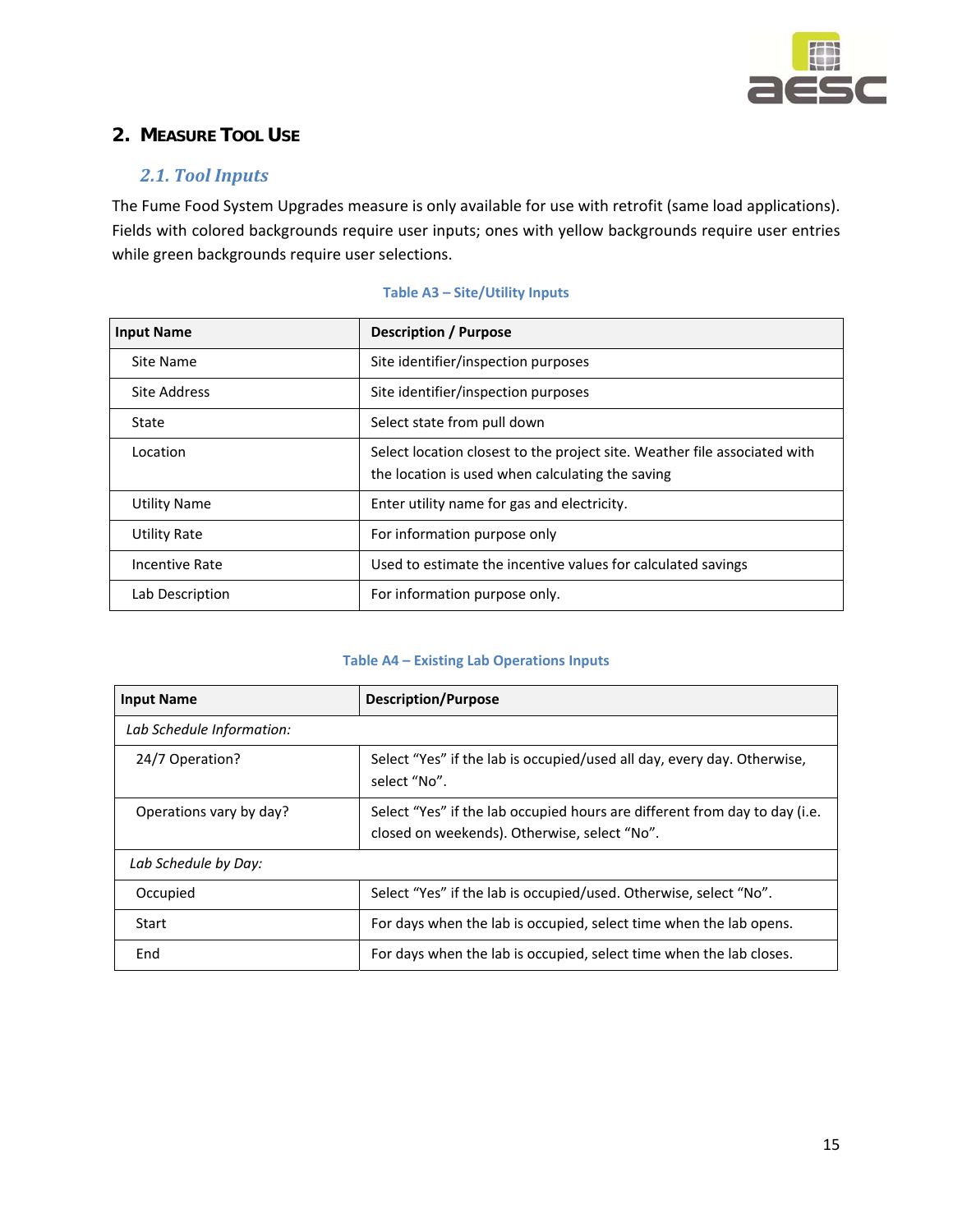![](_page_15_Picture_0.jpeg)

| <b>Input Name</b>                                          | <b>Description / Purpose</b>                                                                                                                                                                                                         |  |  |
|------------------------------------------------------------|--------------------------------------------------------------------------------------------------------------------------------------------------------------------------------------------------------------------------------------|--|--|
| Fume Hoods Information:                                    |                                                                                                                                                                                                                                      |  |  |
| <b>Total Number of Fume Hoods</b>                          | Enter the total number of fume hoods. Note that this tool can only be<br>used for the same load (i.e. The number of existing fume hoods = the<br>number of proposed fume hoods).                                                     |  |  |
| All Same Model?                                            | If all existing fume hoods are the same model and operate coincidently,<br>select "Yes" and only one usage schedule is required to be entered.<br>Otherwise, select "No" and usage schedules for all fume hoods will be<br>prompted. |  |  |
| Proposed Fume Hood Usage Schedule:                         |                                                                                                                                                                                                                                      |  |  |
| Max Flow, CFM                                              | Fume hood nameplate data (max flow when sash is fully open)                                                                                                                                                                          |  |  |
| Min. Face Velocity, fpm                                    | Fume hood nameplate data                                                                                                                                                                                                             |  |  |
| Hood Width, ft                                             | Fume hood nameplate data                                                                                                                                                                                                             |  |  |
| Min. Sash Opening Height, inch                             | Fume hood nameplate data                                                                                                                                                                                                             |  |  |
| Internal Hood Depth, inch                                  | Fume hood nameplate data - this information is required if Min. Sash<br>Opening Height is not specified                                                                                                                              |  |  |
| % Time Sash Fully Open, %<br>(Occupied Hours)              | Percentage of time when the sash is left at the maximum opening position<br>when the lab is occupied.                                                                                                                                |  |  |
| % Time Sash Closed to Min.<br>(Occupied Hours)             | Percentage of time when the sash is closed to the minimum opening<br>position when the lab is occupied.                                                                                                                              |  |  |
| Automatic Closing Feature Installed?                       | Automatic closing feature will lower the sash to the minimum opening<br>position whenever the fume is unattended. Select "Yes" if this feature will<br>be installed.                                                                 |  |  |
| % Time Sash Fully Open, %<br>(Unoccupied Hours - Optional) | Percentage of time when the sash is left at the maximum opening position<br>when the lab is unoccupied. The calculator assumes 0% if Automatic<br>Closing Feature is installed and otherwise uses the user entered value.            |  |  |

#### **Table A5 – Proposed Fume Hoods Usage Schedule Inputs**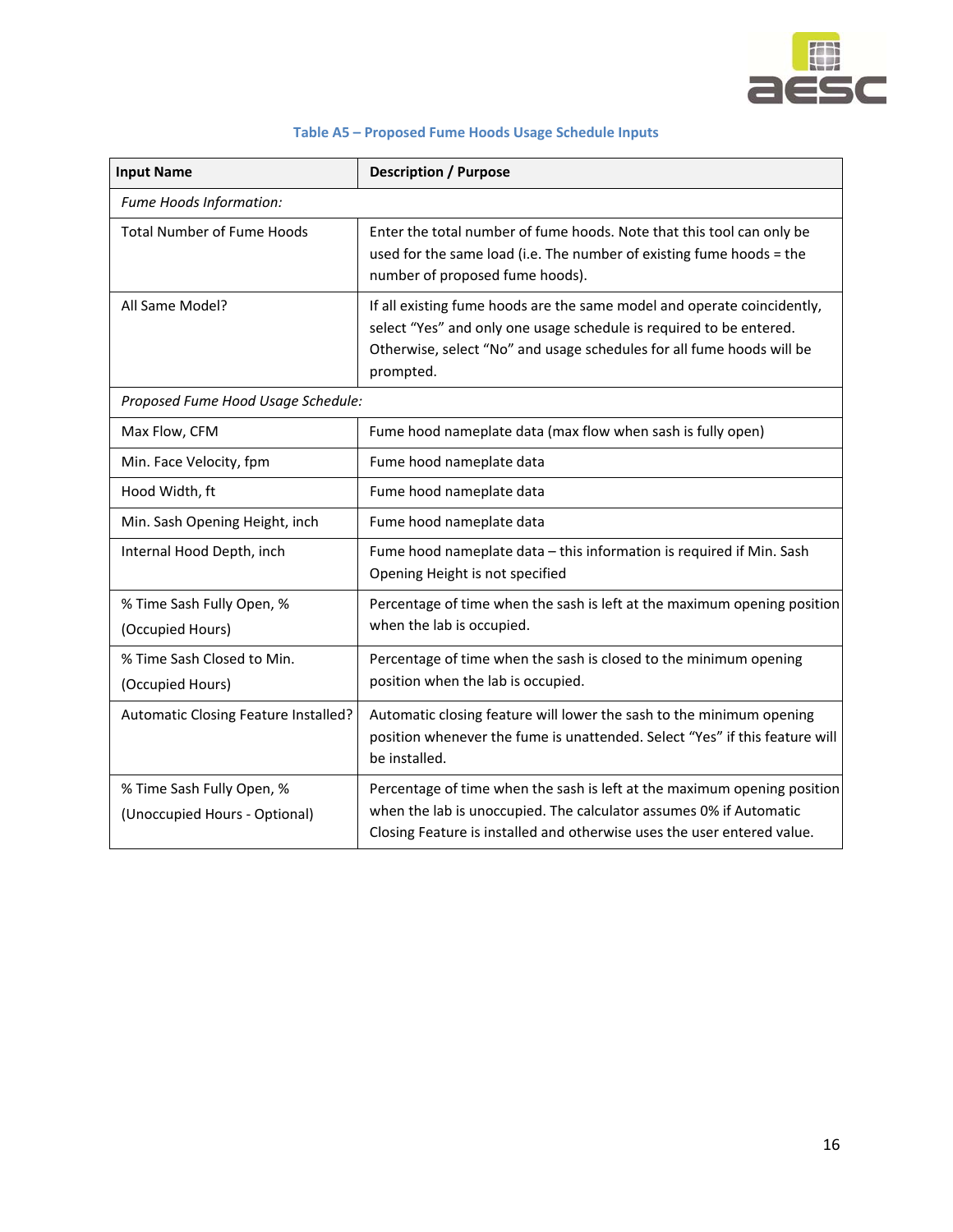![](_page_16_Picture_0.jpeg)

| Table A6 - HVAC and Distribution System Inputs |  |  |
|------------------------------------------------|--|--|
|------------------------------------------------|--|--|

| <b>Input Name</b>        |                                   | <b>Description / Purpose</b>                                                                                                                                    |  |  |
|--------------------------|-----------------------------------|-----------------------------------------------------------------------------------------------------------------------------------------------------------------|--|--|
| <b>HVAC System:</b>      |                                   |                                                                                                                                                                 |  |  |
| Cooling System           | Type                              | Select cooling system type from DX Coils, Chilled Water Coils, or<br><b>Absorption Chiller</b>                                                                  |  |  |
|                          | Efficiency                        | Enter cooling system efficiency. Enter default value shown in column L if<br>the system efficiency is not known                                                 |  |  |
| <b>Heating System</b>    | Type                              | Select cooling system type from Hot Water Coils, Electric Resistance, Heat<br>Pump, or Furnace                                                                  |  |  |
|                          | Efficiency                        | Enter heating system efficiency. Enter default value shown in column L if<br>the system efficiency is not known                                                 |  |  |
| Air Distribution System: |                                   |                                                                                                                                                                 |  |  |
| <b>Supply Fans</b>       | System Type                       | Select proposed supply air distribution system type from CV (constant air<br>volume) or VAV (variable air volume) systems.                                      |  |  |
|                          | VAV Reheat                        | Select yes if the terminal VAV box is equipped with reheat mechanisms                                                                                           |  |  |
|                          | <b>Heating Type</b>               | Select reheat type from Heating Coil or Electric.                                                                                                               |  |  |
|                          | <b>Total System</b><br><b>CFM</b> | For multi-zone system, total max CFM is the sum of CFM of all fans<br>associated with the air distribution system. For dedicated system,                        |  |  |
|                          | Fan Size                          | Fan size based on the sum of all fans in the above air distribution system.<br>Enter numeric value for the fan size and select unit from in WG, kW, and<br>BHP. |  |  |
| <b>Exhaust Fans</b>      | System Type                       | Select proposed supply air distribution system type from CV (constant air<br>volume) or VAV (variable air volume) systems.                                      |  |  |
|                          | <b>Total System</b><br><b>CFM</b> | Total Max CFM of exhaust fans is calculated from fume hood information<br>entered                                                                               |  |  |
|                          | Fan Size                          | Fan size based on the sum of all fans in the above air distribution system.<br>Enter numeric value for the fan size and select unit from in WG, kW, and<br>BHP. |  |  |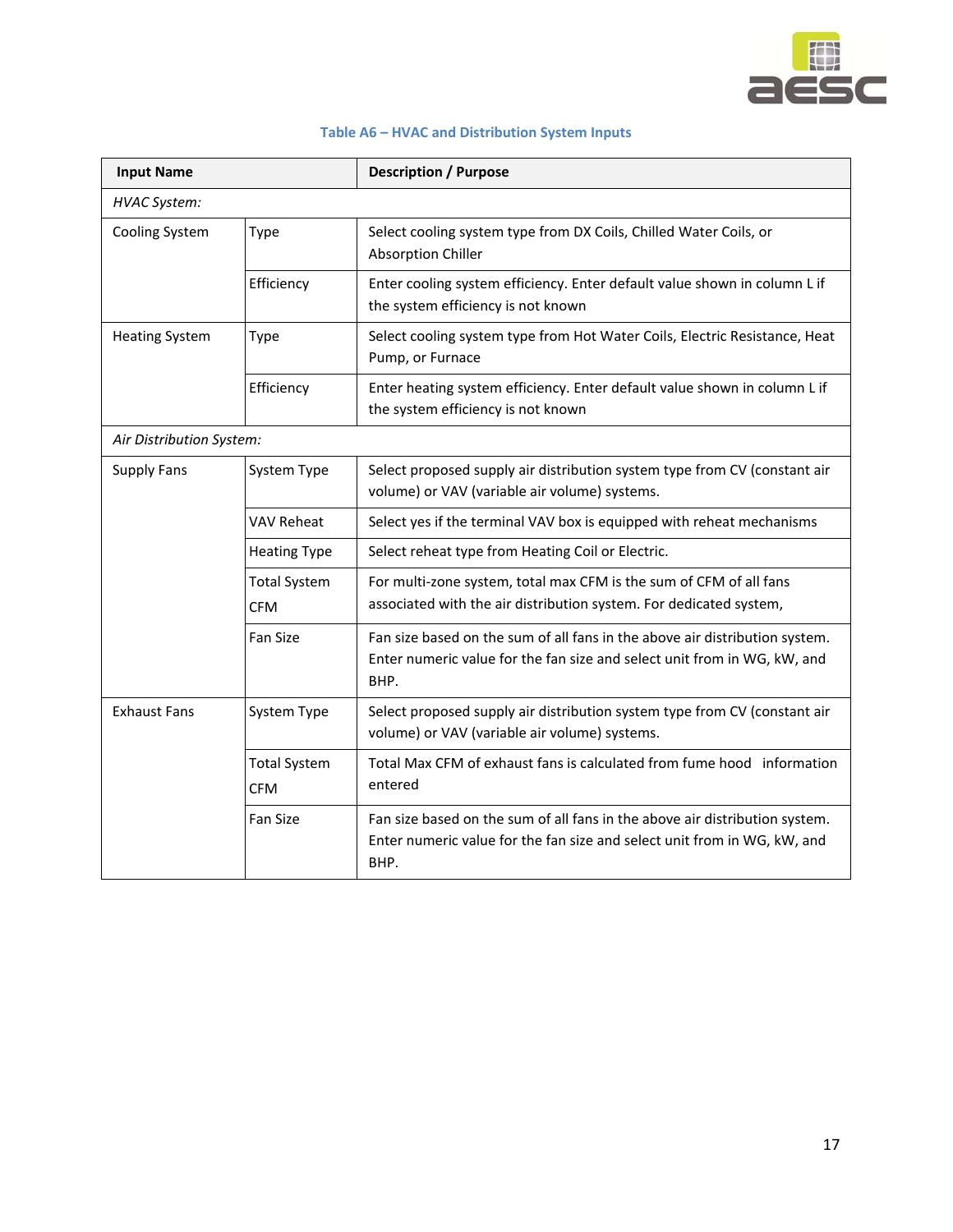![](_page_17_Picture_0.jpeg)

### *2.2. Tool Outputs – Savings Summary*

The following table describes the tool outputs.

| <b>Name</b>           | <b>Description / Purpose</b>                                                                                                                           |  |  |
|-----------------------|--------------------------------------------------------------------------------------------------------------------------------------------------------|--|--|
| Baseline, therms      | Estimated annual natural gas usage of the existing heating system<br>(calculated if Hot Water Coils or Furnace is selected for HVAC<br>Heating System) |  |  |
| Proposed, therms      | Estimated annual natural gas usage of the existing heating system<br>(calculated if Hot Water Coils or Furnace is selected for HVAC<br>Heating System) |  |  |
| Baseline HVAC, kWh/yr | Estimated annual energy use of the existing HVAC system or fans                                                                                        |  |  |
| Proposed HVAC, kWh/yr | Estimated annual energy use of the proposed HVAC system or fans                                                                                        |  |  |
| Baseline, kW          | Estimated maximum on-peak demand of the existing HVAC system<br>or fans (based on average demand during May-Sept between 12pm<br>and 6pm)              |  |  |
| Proposed, kW          | Estimated maximum on-peak demand of the proposed HVAC system<br>or fans (based on average demand during May-Sept between 12pm<br>and 6pm)              |  |  |
| Savings, therms       | Estimated on-peak demand savings for measure<br>(difference between baseline and proposed)                                                             |  |  |
| Savings, kW           | Estimated on-peak demand savings for measure<br>(difference between baseline and proposed)                                                             |  |  |
| Savings, kWh/yr       | Estimated annual energy savings for measure<br>(difference between baseline and proposed)                                                              |  |  |
| Incentive (\$)        | Estimated incentive amount in \$ based on incentive rate entered                                                                                       |  |  |

#### **Table A7‐ Measure Energy Savings and Incentive**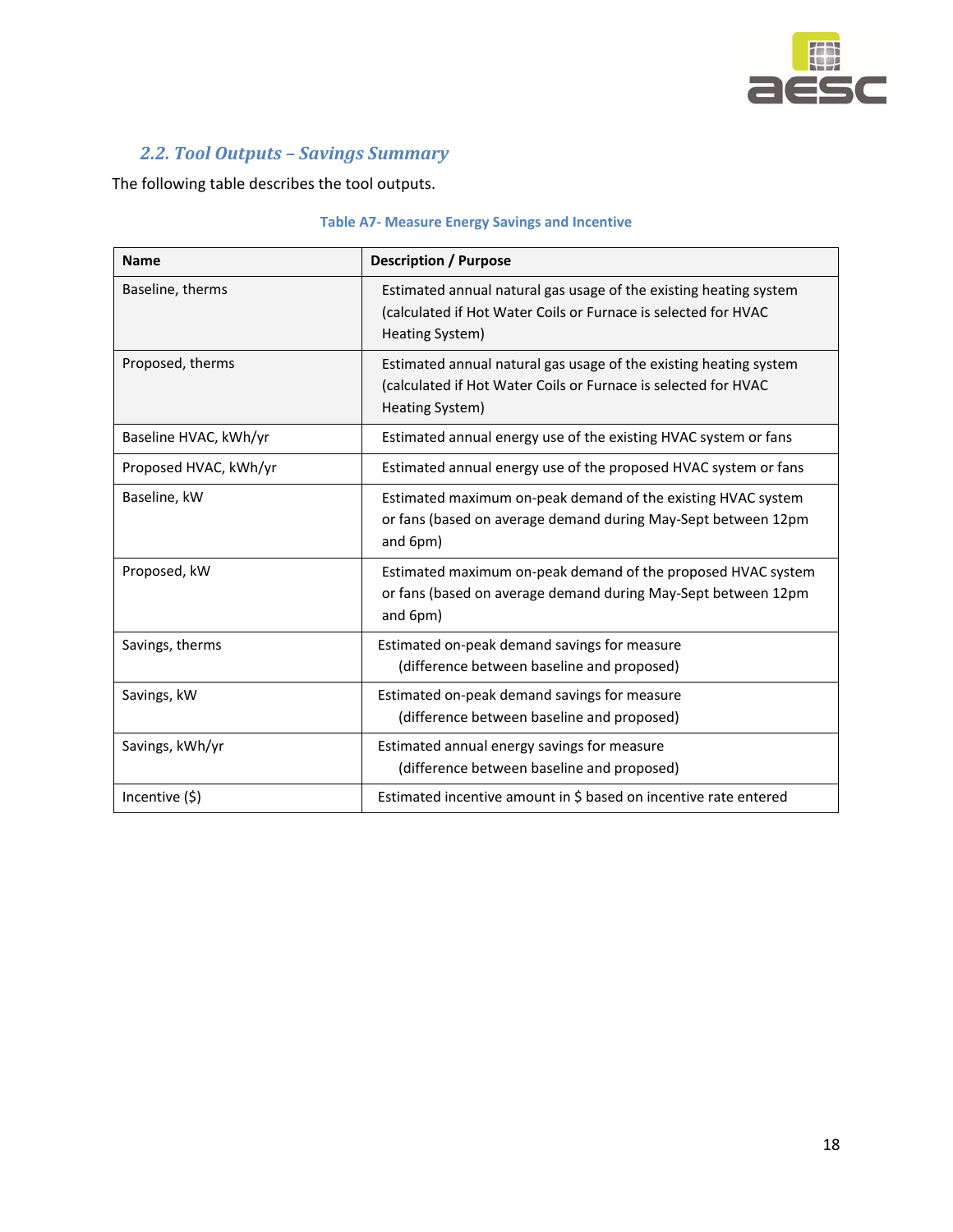![](_page_18_Picture_0.jpeg)

#### **3. MEASURE TOOL CALCULATION METHODOLOGY**

Annual energy savings is calculated by subtracting the proposed energy usage from the baseline usage. Incentive values are then calculated as the product of the incentive rate and the estimated energy savings value.

#### **Annual Savings (kWh) = Baseline kWh – Proposed kWh**

#### **Incentive Amount = Annual Savings (kWh) \* Incentive Rate (\$/kWh)**

In the case of VAV Fume Hoods measures, the savings can be derived from two parts; those dealing with reduced HVAC energy consumption and those dealing with reduced fan power.

### *3.1 Baseline Energy Use – HVAC*

Baseline HVAC energy usage is estimated using a TMY3 weather file, corresponding to the state and location selected on the user input page, downloaded from the National Solar Radiation Data Base website<sup>1</sup>. The tool assumes that the existing system is constant air volume (total CFM provided by the user) and that the cooling initiates when outside dry bulb air is at 65°F. Two sets of supply air temperature reset schedules are used, which may be modified. The default supply air temperature reset schedules can be found in Appendix A1.

Heating as well as cooling is assumed to be carried out sensibly when latent load is not significant. The following formula<sup>2</sup> is used to calculate the sensible heat gain.

**Equation 1** 

$$
q_{tot} = q_{s} = 60 \cdot \frac{1}{v} \cdot Q \cdot (0.24 + 0.45W) \cdot |T_{0A} - T_{SA}|
$$

where:

- $q_s$  = Sensible heat gain (Btu)
- $v =$  Specific volume (ft<sup>3</sup>/lb<sub>da</sub>)
- *Q =* Air flow (cfm)
- $W =$  Humidity ratio ( $lb_w / lb_{da}$ )
- $T_{04}$  = Outside air dry bulb temperature ( $^{\circ}$ F)
- $T_{SA}$  = Supply air dry bulb temperature ( $^{\circ}$ F)

When latent load becomes significant during cooling seasons (i.e. programmed supply air temperature falls below dew point temperature of the outside air), dehumidification load is accounted into the total cooling load. In such cases, the equation below<sup>3</sup> is used.

$$
q_{tot} = q_{s} + q_{l} = 60 \cdot \frac{1}{v} \cdot Q \cdot \{(h_{OA} - h_{SA}) + h_{w}(W_{OA} - W_{SA})\}
$$
 Equation 2

<sup>&</sup>lt;sup>1</sup> http://rredc.nrel.gov/solar/old\_data/nsrdb/1991-2005/tmy3/

 $2\,2009$  ASHARE Handbook – Fundamentals, 18.14 (9)

 $3\,$  2009 ASHARE Handbook – Fundamentals, 1.16 (45)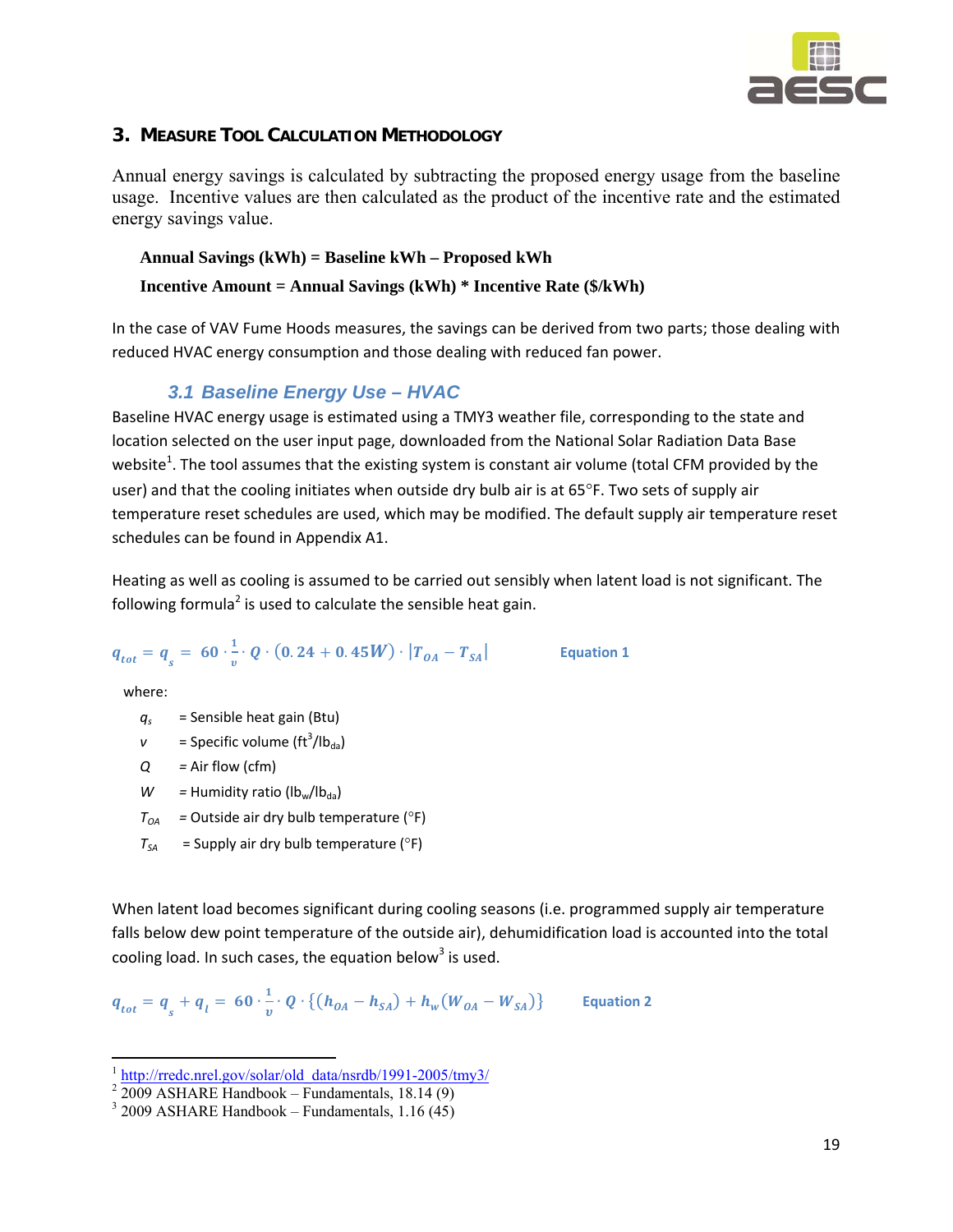![](_page_19_Picture_0.jpeg)

*ql* = Latent heat gain (Btu)

 $h_w$  = Enthalpy at saturation (Btu/lb<sub>w</sub>)

 $W_{OA}$  = Outside air humidity ratio ( $lb_w / lb_{da}$ )

 $W_{OA}$  = Supply air humidity ratio ( $lb_w/b_{da}$ )

When VAV with reheat is selected, the additional sensible heat gain is calculated. The tool assumes five degrees increase for reheat including the heat gain across the supply fans as well as added heat from the heat coil or electric heating element. For regions where severe dehumidification is required, however, the supply air temperature reset schedule may need to be modified so that the desired supply air temperature is achieved after the reheat.

User entered cooling and heating device efficiencies are then applied to corresponding loads to calculate the baseline energy usage per equipment type as follows:

$$
kW_{HVAC} = \frac{q_{tot,cool}\cdot\eta_{kW/ton}}{12,000} + \frac{q_{tot,heat}\cdot\eta_{COP}}{3,412}
$$
 Equation 3  
\n
$$
therms = \frac{q_{tot,cool}\cdot\eta_{COP}}{100,000} + \frac{q_{tot,heat}\cdot\eta_{\%}}{100,000}
$$
 Equation 4

*qtot* = Total cooling or heating load (Btu/hr)

*η*  = User specified equipment efficiency

The annual energy usage is calculated as the sum of all demands. Additionally, summer peak demand is based on the average demand during 12pm to 6pm through May to September.

#### *3.2 Proposed Energy Use – HVAC*

The proposed HVAC energy usage is estimated to decrease proportionally to the reduction in supply air volume. Therefore,  $\bm{q_{tot}} = \bm{q}_s = \ \mathbf{60} \cdot \frac{1}{v} \cdot \bm{Q} \cdot (\mathbf{0}.24 + \mathbf{0}.45 \bm{W}) \cdot |\bm{T_{OA}} - \bm{T_{SA}}|$  Equation 1and  $q_{tot} = q_{s} + q_{l} = 60 \cdot \frac{1}{v} \cdot Q \cdot \{(h_{0A} - h_{SA}) + h_{w}(W_{0A} - W_{SA})\}$  Equation 2 above are also used to calculate the proposed energy usage except  $Q$  in the equations in proposed case represents the reduced air flow, which is calculated as following:

$$
Q_i = Q_{full} \times \%
$$
 Time<sub>full</sub> + Q<sub>int</sub> × % Time<sub>int</sub> + Q<sub>min</sub> × % Time<sub>min</sub>

where:

*Q<sub>full</sub>* = Total air flow when fume hood sash is fully open (cfm)

*% Timefull =* % time when fume hood sash is fully open during occupied period (%)

 $Q_{int}$  = Total air flow when fume hood sash is partially open (cfm)

*% Timeint =* % time when fume hood sash is partially open during occupied period (%)

The proposed total HVAC energy usage is the product of the total load calculated and the equipment efficiency as described in Equation 3 and Equation 4 as the tool can only be used for fume hood and fan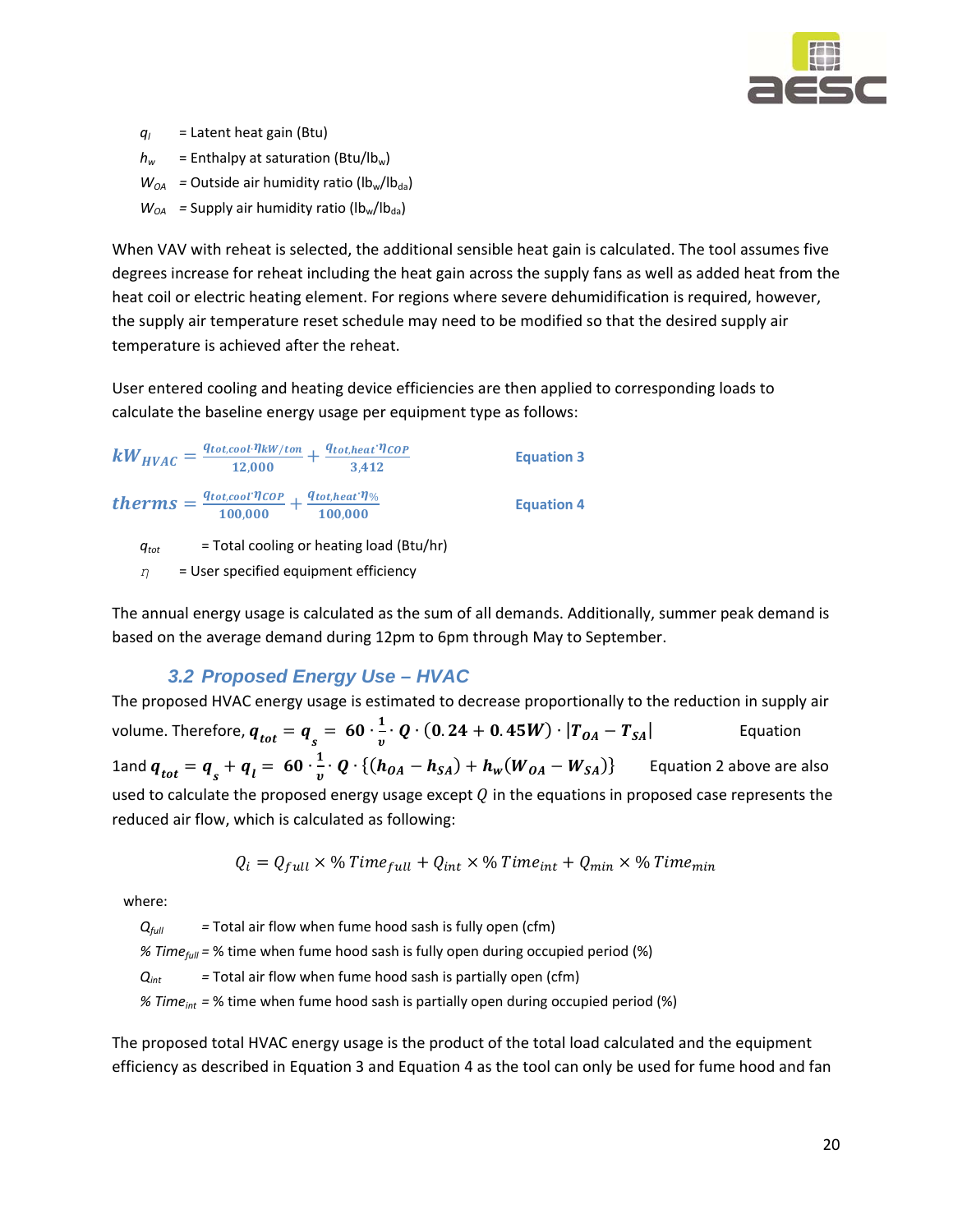![](_page_20_Picture_0.jpeg)

retrofit (i.e. no HVAC equipment upgrades). The proposed summer peak demand is also calculated using the hourly demand average during 12pm to 6pm through May to September.

### *3.3 Baseline Energy Use - Fan*

The electric demand of a fan is calculated using the following expression.

$$
kW_{FAN} = 0.7457 \times K_p \times \frac{Q_F \times P_S \times \rho_{in}}{6349.6 \times \eta_F \times \eta_d \times \eta_e \times \rho_{std}}
$$
 Equation 5

where:

- $Q_F$  = Fan flow (CFM)
- *Ps*  = Fan static discharge pressure (inches WG)
- $K_p$  = Compressibility Factor (set to 1.0)
- $\rho$ <sub>*in*</sub> = Air density corrected for fan inlet conditions =  $\rho$ <sub>std</sub> assumed

 $\rho_{std}$   $=$  Air density at standard conditions (0.075 lbs/ft<sup>3</sup>)

- $\eta_F$  = Fan efficiency @ operating conditions (0.7 assumed)
- *η<sup>e</sup>* = Electric drive motor efficiency (0.9 assumed)
- $\eta_d$  = Drive efficiency (if belt drive)

*\*Note that fan total static pressure has been substituted for total pressure in the above expression.* 

Many of the variables shown in this expression are dependent on operating conditions, but general assumptions were made for parameters that remains the same for baseline and proposed cases as indicated above.

When BHP entered directly, fan kW is subsequently estimated using the following expression:

$$
kW_{FAN} = 0.7457 * \frac{BHP_{Motor}}{\eta_e}
$$
 Equation 6

Baseline energy use is the product of the fan kW and the total annual operating hours.

#### *3.4 Proposed Energy Use - Fan*

The electric demand of a fan operating under VFD control is calculated using the same basic expressions described above. The fan affinity laws state that with a constant impeller diameter and varying fan speed the following ratios are maintained without any change to fan efficiency.

$$
\frac{P_1}{P_2} = \left(\frac{Q_1}{Q_2}\right)^{2.7}
$$

*<sup>P</sup>* **Equation <sup>7</sup>**

where:

$$
Q = \text{Fan flow (CFM)}
$$
\n
$$
P = \text{Fan power (kW)}
$$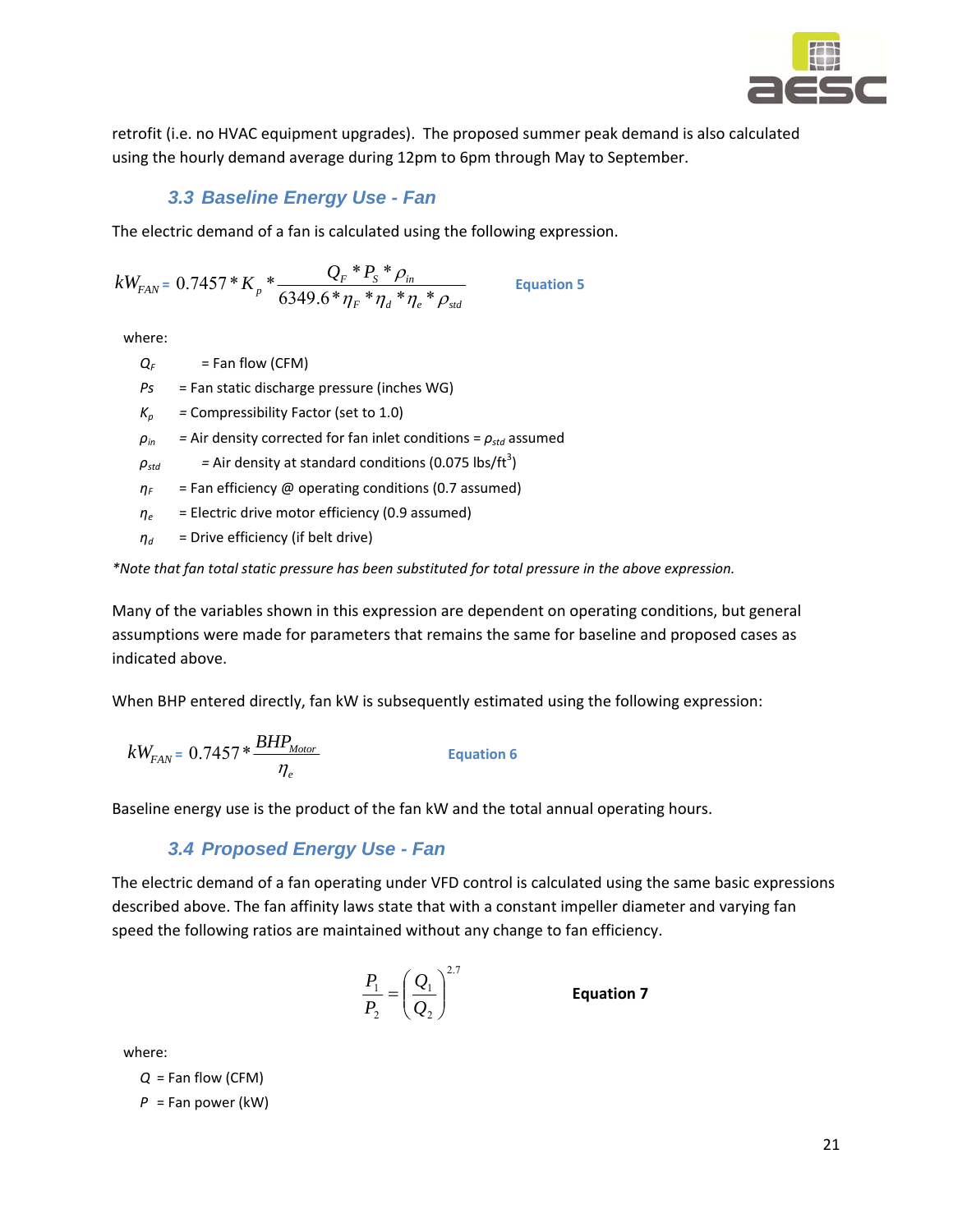![](_page_21_Picture_0.jpeg)

Variable frequency drive efficiency variation depicted in below figure was incorporated in by modifying the exponent to 2.7.

![](_page_21_Figure_2.jpeg)

**Figure A1: Generic Variable Frequency Drive Performance<sup>4</sup>** 

The proposed energy use for each sash position (closed to minimum, intermediate, and fully open) is the product of the fan kW and the total annual operating hours calculated for each operating mode based on the lab schedule and fume hood operating schedule entered. The sum of the energy use of all of the operating modes is equal to the annual energy use of the proposed fan.

Calculation of peak electric demand for the proposed equipment is accomplished by using the weighted average demand for all operating modes.

<sup>4</sup> Derived from EPRI TR-101140 Adjustable Speed Drives Application Guide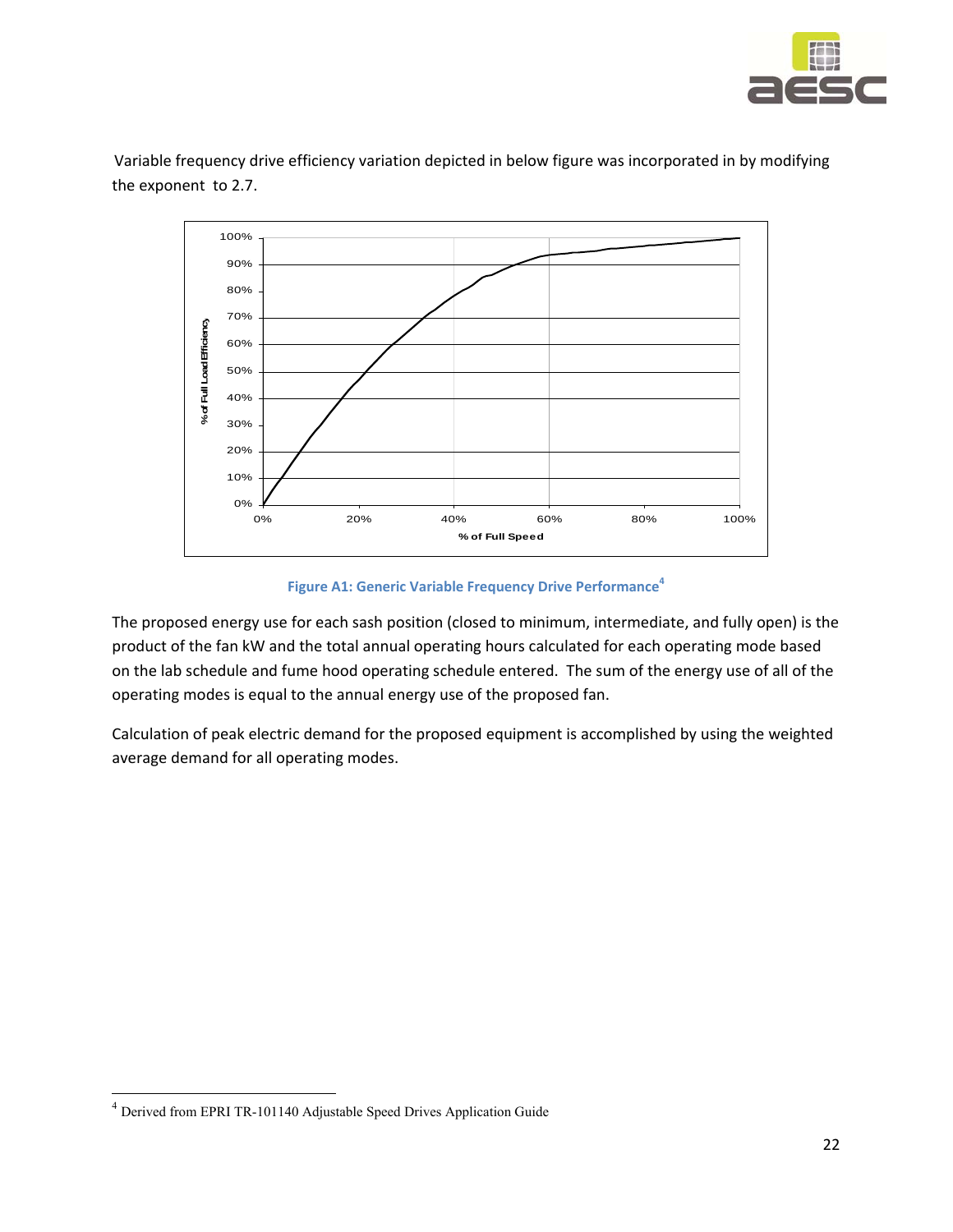![](_page_22_Picture_0.jpeg)

|            | Occupied   |            | Unoccupied |            |
|------------|------------|------------|------------|------------|
|            | <b>CLG</b> | <b>HTG</b> | <b>CLG</b> | <b>HTG</b> |
| <b>OAT</b> | SAT        | SAT        | SAT        | SAT        |
| (°F)       | (°F)       | (°F)       | (°F)       | (°F)       |
| 27         |            | 90         |            | 90         |
| 28         |            | 90         |            | 90         |
| 29         |            | 90         |            | 90         |
| 30         |            | 90         |            | 90         |
| 31         |            | 90         |            | 89         |
| 32         |            | 90         |            | 88         |
| 33         |            | 90         |            | 87         |
| 34         |            | 90         |            | 86         |
| 35         |            | 90         |            | 85         |
| 36         |            | 90         |            | 84         |
| 37         |            | 90         |            | 83         |
| 38         |            | 90         |            | 82         |
| 39         |            | 90         |            | 81         |
| 40         |            | 90         |            | 80         |
| 41         |            | 89         |            | 79         |
| 42         |            | 88         |            | 78         |
| 43         |            | 87         |            | 77         |
| 44         |            | 86         |            | 76         |
| 45         |            | 85         |            | 75         |
| 46         |            | 84         |            | 74         |
| 47         |            | 83         |            | 73         |
| 48         |            | 82         |            | 72         |
| 49         |            | 81         |            | 71         |
| 50         |            | 80         |            | 70         |
| 51         |            | 79         |            | 69         |
| 52         |            | 78         |            | 68         |
| 53         |            | 77         |            | 67         |
| 54         |            | 76         |            | 66         |
| 55         |            | 75         |            | 65         |
| 56         |            | 74         |            | 64         |
| 57         |            | 73         |            | 63         |
| 58         |            | 72         |            | 62         |
| 59         |            | 71         |            | 61         |
| 60         | 60         | 70         | 60         | 60         |

### *Appendix A1: Supply Air Temperature Reset Schedules*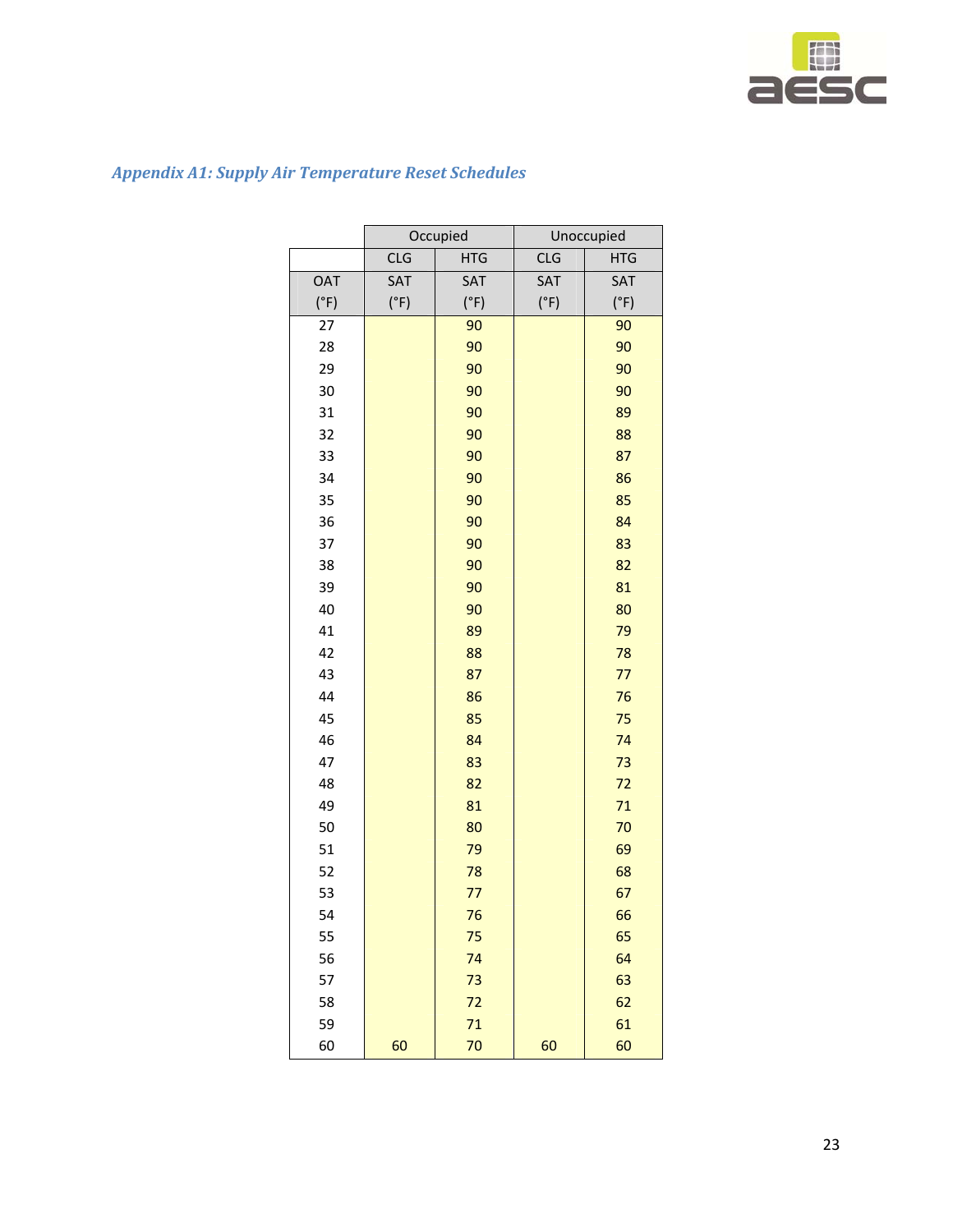![](_page_23_Picture_0.jpeg)

## *Appendix A1: Supply Air Temperature Reset Schedules*

|            | Occupied   |            | Unoccupied |            |
|------------|------------|------------|------------|------------|
|            | <b>CLG</b> | <b>HTG</b> | <b>CLG</b> | <b>HTG</b> |
| <b>OAT</b> | SAT        | SAT        | SAT        | SAT        |
| (°F)       | (°F)       | (°F)       | (°F)       | (°F)       |
| 61         | 61         | 61         | 61         | 61         |
| 62         | 62         | 62         | 32         | 62         |
| 63         | 63         | 63         | 63         | 63         |
| 64         | 64         | 64         | 64         | 64         |
| 65         | 65         | 65         | 65         | 65         |
| 66         | 64         | 66         | 66         | 66         |
| 67         | 63         | 67         | 67         | 67         |
| 68         | 62         | 68         | 68         | 68         |
| 69         | 61         | 69         | 69         | 69         |
| 70         | 60         | 70         | 70         | 70         |
| 71         | 59         |            | 71         |            |
| 72         | 58         |            | 72         |            |
| 73         | 57         |            | 73         |            |
| 74         | 56         |            | 74         |            |
| 75         | 55         |            | 75         |            |
| 76         | 55         |            | 76         |            |
| 77         | 55         |            | 77         |            |
| 78         | 55         |            | 78         |            |
| 79         | 55         |            | 79         |            |
| 80         | 55         |            | 80         |            |
| 81         | 55         |            | 81         |            |
| 82         | 55         |            | 82         |            |
| 83         | 55         |            | 83         |            |
| 84         | 55         |            | 84         |            |
| 85         | 55         |            | 85         |            |
| 86         | 55         |            | 86         |            |
| 87         | 55         |            | 87         |            |
| 88         | 55         |            | 88         |            |
| 89         | 55         |            | 89         |            |
| 90         | 55         |            | 90         |            |
| 91         | 55         |            | 65         |            |
| 92         | 55         |            | 65         |            |
| 93         | 55         |            | 65         |            |
| 94         | 55         |            | 65         |            |
| 95         | 55         |            | 65         |            |